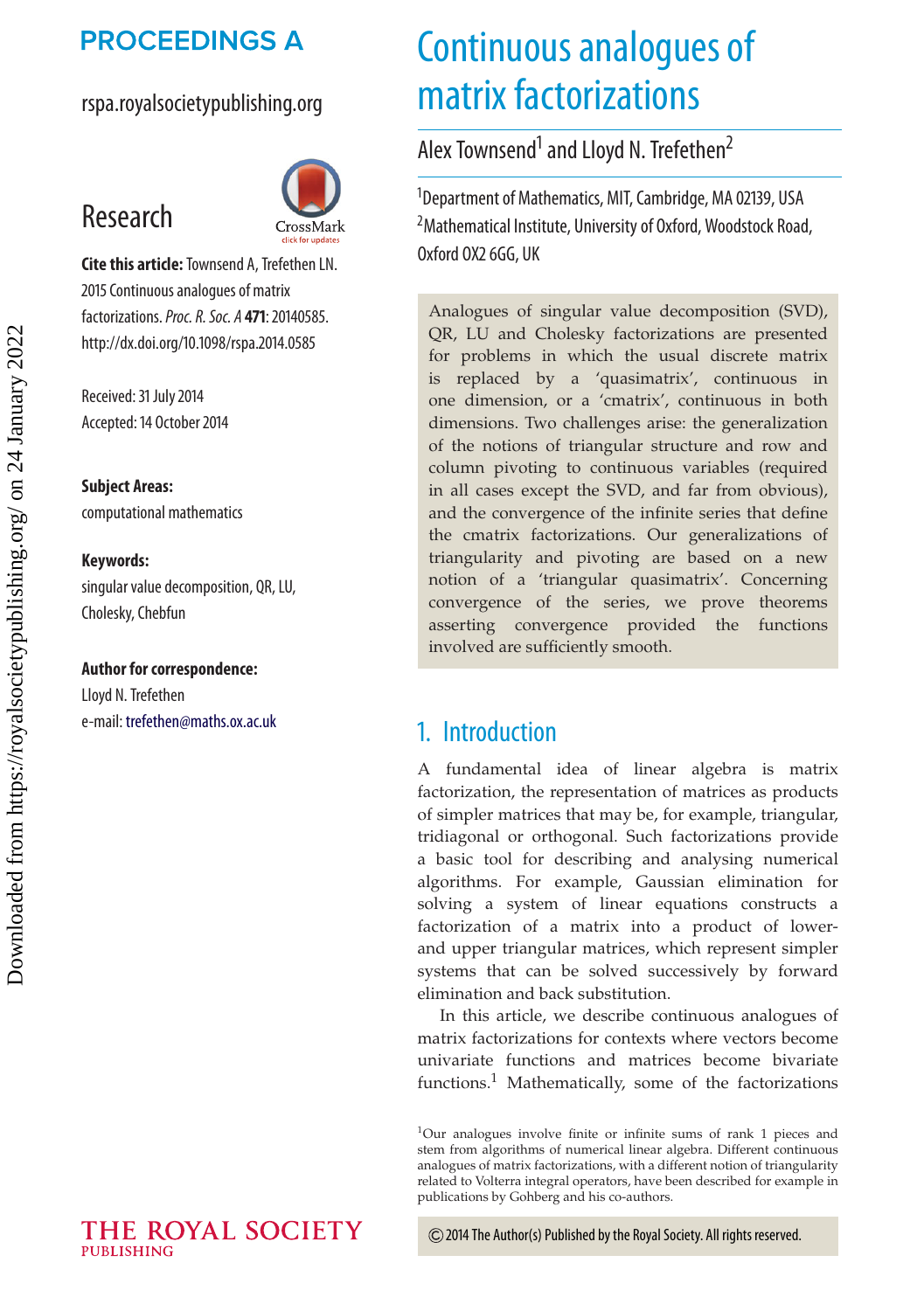| x x x |  | $X$ X X X X X $ $  |  |  |  |  |  |  |
|-------|--|--------------------|--|--|--|--|--|--|
| x x x |  | x x x x x x        |  |  |  |  |  |  |
| X X X |  |                    |  |  |  |  |  |  |
| x x x |  | <b>x x x x x x</b> |  |  |  |  |  |  |
| X X X |  | x x x x x x        |  |  |  |  |  |  |
| ххх   |  | x x x x x x        |  |  |  |  |  |  |

<span id="page-1-0"></span>**Figure 1.** A rectangular and a square matrix. The value of *A* in row *i*, column *j* is *A*(*i*, *j*).

we shall present have roots going back a century in the work of Fredholm [\[1\]](#page-19-0), Hilbert [\[2\]](#page-19-1), Schmidt [\[3\]](#page-19-2) and Mercer [\[4\]](#page-19-3), which is marvelously surveyed in [\[5\]](#page-19-4). Algorithmically, they are related to recent methods of low-rank approximation of matrices and functions put forward by Bebendorf, Geddes, Hackbusch, Tyrtyshnikov and many others; see [§8](#page-13-0) for more names and references. In particular, we have been motivated by the problem of numerical approximation of bivariate functions for the Chebfun software project [\[6–](#page-19-5)[8\]](#page-19-6). The part of Chebfun devoted to this task is called Chebfun2 and was developed by the first author [\[7,](#page-19-7) ch. 11–15]. Connections of our results to the low-rank approximations of Chebfun2 are mentioned here and there in this article, and, in particular, see the discussion of Chebfun2 computation in the second half of [§8.](#page-13-0)

Despite these practical motivations, this is a theoretical paper. Although we shall make remarks about algorithms, we do not systematically consider matters of floating-point arithmetic, conditioning or stability.

Some of the power of the matrix way of thinking stems from the easy way in which it connects to our highly developed visual skills. Accordingly, we shall rely on schematic representations, and we shall avoid spelling out precise definitions of what it means, say, to multiply a quasimatrix by a vector when the associated schema makes it obvious to the experienced eye. To begin the discussion, [figure 1](#page-1-0) suggests the two kinds of discrete matrices we shall be concerned with, rectangular and square. An  $m \times n$  matrix is an ordered collection of  $mn$  data values, which can be used as a representation of a linear mapping from  $\mathbb{C}^n$  to  $\mathbb{C}^m$ . Our convention will be to show a rectangular matrix by a  $6 \times 3$  array and a square one by a  $6 \times 6$  array.

We shall be concerned with two kinds of continuous analogues of matrices. In the first case, one index of a rectangular matrix becomes continuous while the other remains discrete. Such structures seem to have been first discussed explicitly by de Boor [\[9\]](#page-19-8), Stewart [\[10,](#page-19-9) pp. 33–34] and Trefethen & Bau [\[11,](#page-19-10) pp. 52–54]. Following Stewart, we call such an object a *quasimatrix*. The notion of a quasimatrix presupposes that a space of functions has been prescribed, and for simplicity we take this to be *C*([*a*, *b*]), the space of continuous real or complex functions defined on an interval  $[a, b]$  with  $-\infty < a < b < \infty$ . An ' $[a, b] \times n$  quasimatrix' is an ordered set of *n* functions in *C*( $[a, b]$ ), which we think of as functions of a 'vertical' variable *y*. We depict it as shown in [figure 2,](#page-2-0) which suggests how it can be used as a representation of a linear map from  $\mathbb{C}^n$  to  $C([a, b])$ . Its (conjugate) 'transpose', an '*n*  $\times$  [a, *b*] quasimatrix', is also a set of *n* functions in  $C([a, b])$ , which we think of as functions of a 'horizontal' variable *x*. We use each function as defining a linear functional on *C*([*a*, *b*]), so that the quasimatrix represents a linear map from *C*([*a*, *b*]) to  $\mathbb{C}^n$ .

Secondly, we shall consider the fully continuous analogue of a matrix, a *cmatrix*, which can be rectangular or square.<sup>2</sup> A cmatrix is a function of two continuous variables, and again, for simplicity, we take it to be a continuous function defined on a rectangle  $[a, b] \times [c, d]$ . Thus, a cmatrix is an element of  $C([a, b] \times [c, d])$ , and it can be used as a representation of a linear map from  $C([c, d])$  to  $C([a, b])$  (the kernel of a compact integral operator). To emphasize the matrix analogy, we denote a cmatrix generically by *A* rather than *f* and we refer to it as a 'cmatrix

 $2$ We are well aware that it is a little odd to introduce a new term for what is, after all, nothing more than a bivariate function. We have decided to go ahead with 'cmatrix', nonetheless, knowing from experience how useful the term 'quasimatrix' has been.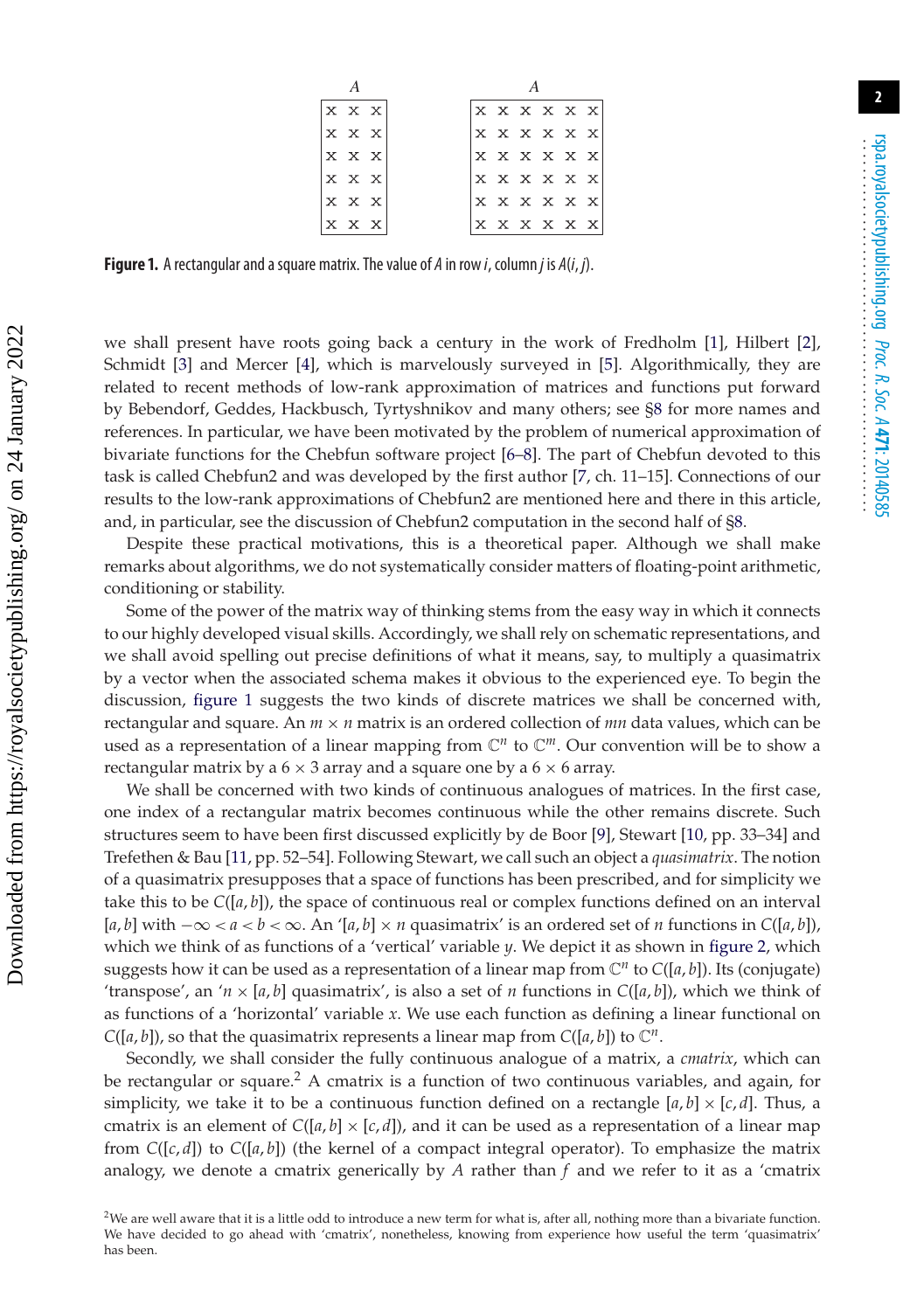

<span id="page-2-0"></span>**Figure 2.** An [a, b]  $\times$  n quasimatrix and its  $n \times [a, b]$  conjugate transpose. Each column in the first case and row in the second is a function defined on [*a*,*b*]. For the case of *A*, on the left, the row index*i* has become a continuous variable*y*, and the value of *A* at vertical position *y* in column *j* is *A*(*y*, *j*). Similarly on the right, the value of *A*<sup>∗</sup> in row *i*at horizontal position *x* is *A*<sup>∗</sup>(*i*, *x*).



<span id="page-2-1"></span>**Figure 3.** Rectangular and square cmatrices of dimensions [a, b]  $\times$  [c, d] and [a, b]  $\times$  [a, b], respectively. A cmatrix is just a bivariate function, but the special name is convenient for discussion of factorizations. We think of the vertical variable as *y* and the horizontal variable as  $x$ . For consistency with matrix conventions, a point in the rectangle is written  $(y, x)$ , and the corresponding value of *A* is *A*(*y*, *x*).

of dimensions  $[a, b] \times [c, d]$ . The 'vertical' variable is *y*, the 'horizontal' variable is *x*, and for consistency with matrix notation, the pair of variables is written in the order  $(y, x)$ , with  $A(y, x)$ being the corresponding value of *A*.

Schematically, we represent a cmatrix by an empty box [\(figure 3\)](#page-2-1).

A *square cmatrix* is a cmatrix with  $c = a$  and  $d = b$ , in which case, for example, it makes sense to consider eigenvalue problems for the associated operator, although eigenvalue problems are not discussed here. A *Hermitian cmatrix* is a square cmatrix that satisfies  $A^* = A$ , that is,  $\overline{A(x,y)} = A$  $A(y, x)$  for each  $(y, x) \in [a, b] \times [a, b]$ .

Note that this article does not consider infinite discrete matrices, a more familiar generalization of ordinary matrices for which there is also a literature of matrix factorizations. For cmatrix factorizations, we will, however, make use of the generalizations of quasimatrices to structures with infinitely many columns or rows, which will accordingly be said to be quasimatrices of dimensions  $[a, b] \times \infty$  or  $\infty \times [a, b]$ .

Throughout this article, we work with the spaces of continuous functions  $C([a, b])$ ,  $C([c, d])$  and  $C([a, b] \times [c, d])$ , for our aim is to set forth fundamental ideas without getting lost in technicalities of regularity. We trust that if these generalizations of matrix factorizations prove useful, some of the definitions and results may be extended by future authors to less smooth function spaces.

#### <span id="page-2-2"></span>2. Four matrix factorizations

We shall consider analogues of four matrix factorizations described in references such as [\[11–](#page-19-10)[13\]](#page-19-11): LU, Cholesky, QR and singular value decomposition (SVD). The Cholesky factorization applies to square matrices (which must in addition be Hermitian and non-negative definite), whereas the other three apply more generally to rectangular matrices. For rectangular matrices, we shall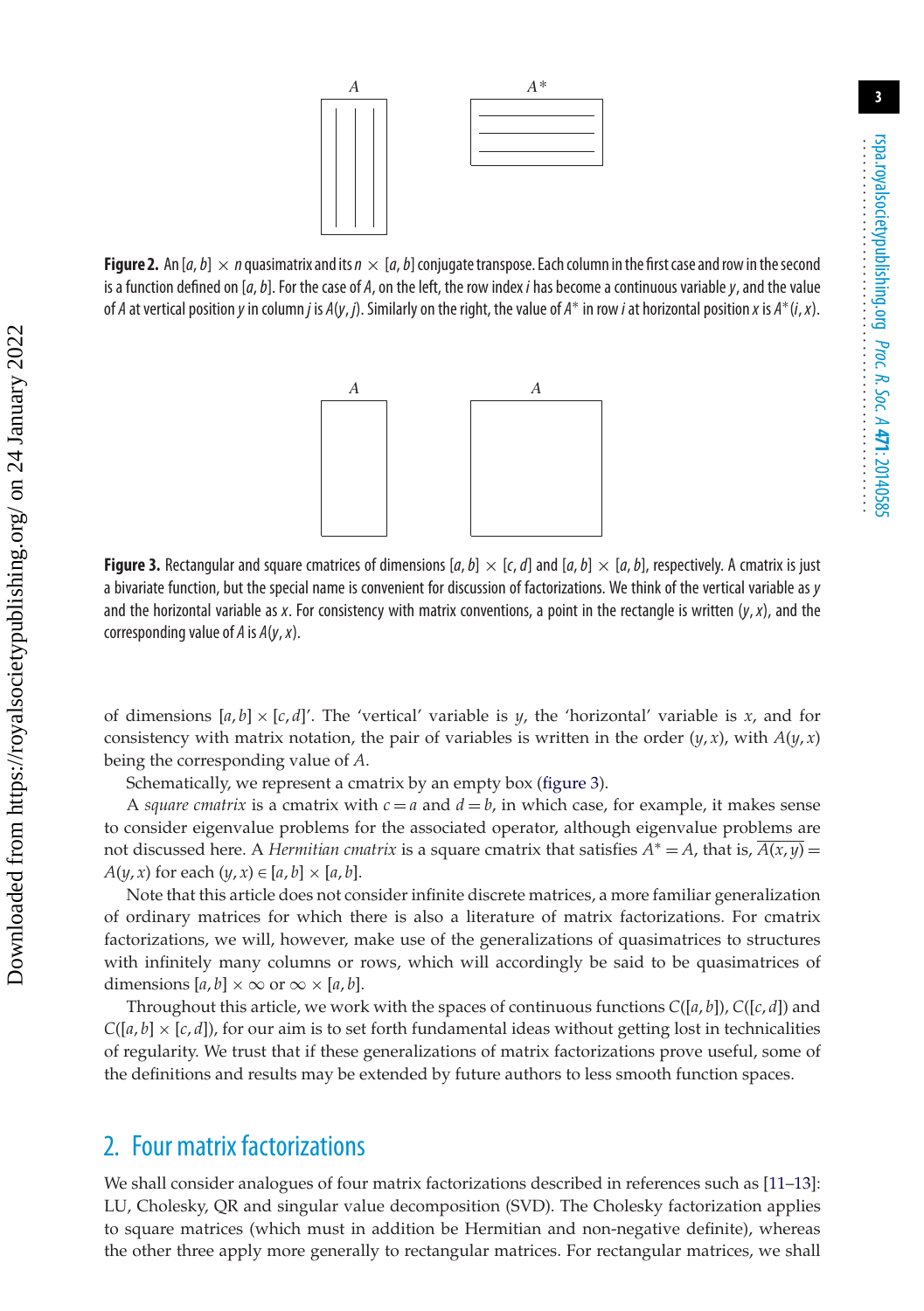| x x x |       |  |   |       |  | X X X |     |
|-------|-------|--|---|-------|--|-------|-----|
| x x x |       |  | X |       |  |       | X X |
| x x x |       |  |   | x x 1 |  |       |     |
| x x x |       |  |   | X X X |  |       |     |
| X X X |       |  |   | X X X |  |       |     |
|       | X X X |  |   | x x x |  |       |     |

<span id="page-3-0"></span>**Figure 4.** LU factorization of a matrix (without pivoting). Blank spaces indicate zero entries. The unit lower triangular matrix *L* has 1 on the diagonal and arbitrary entries below the diagonal. The factorization is unique if the columns of *A* are linearly independent, but it does not always exist.

assume  $m \ge n$ . There are many other factorizations we shall not discuss, such as similarity transformations to diagonal, tridiagonal, Hessenberg or triangular form.

We now review the four factorizations to fix notations and normalizations. Let *A* be a real or complex  $m \times n$  matrix. An LU factorization is a factorization  $A = LU$ , where U is of dimensions  $n \times n$  and upper triangular and *L* is of dimensions  $m \times n$  and *unit lower triangular*, which means that it is lower triangular with diagonal entries equal to 1 [\(figure 4\)](#page-3-0). Such a factorization can be computed by the algorithm of Gaussian elimination without pivoting.

A common interpretation of LU factorization is that it is a change of basis from the columns of *A* to the columns of *L*. Column  $a_1$  of *A* is equal to  $u_{11}$  times column  $\ell_1$  of *L*, column  $a_2$  of *A* is equal to  $u_{12}\ell_1 + u_{22}\ell_2$ , and so on. Another interpretation is that it is a representation of *A* as a sum of *n* matrices of rank 0 or  $1<sup>3</sup>$  If  $u_k^*$  denotes the *k*th row of *U*, then we have

$$
A = \sum_{k=1}^{n} \ell_k u_k^*.
$$
 (2.1)

If the columns of *A* are linearly dependent, so that they fail to form a basis, then this will show up as one or more zero entries on the diagonal of *U*, making *U* singular.

 Downloaded from https://royalsocietypublishing.org/ on 24 January 2022 Oownloaded from https://royalsocietypublishing.org/ on 24 January 2022

Not every matrix has an LU factorization; the factorization exists if and only if Gaussian elimination completes a full *n* steps without an attempted division of a non-zero number by zero. To deal with arbitrary matrices, it is necessary to introduce some kind of *pivoting* in the elimination process. We shall return to this subject in [§5.](#page-8-0)

For our second factorization, let *A* be a square, positive semi-definite Hermitian matrix. In this case, there is a symmetric variant of LU factorization known as *Cholesky factorization*, where  $A = R<sup>*</sup>R$  and *R* is upper triangular with non-negative real numbers on the diagonal [\(figure 5\)](#page-4-0). The corresponding representation of *A* as a sum of rank 0 or 1 matrices takes the form

$$
A = \sum_{k=1}^{n} r_k r_{k'}^{*} \tag{2.2}
$$

where  $r_k^*$  is the *k*th row of *R*. (It is in cases where *A* is only semi-definite that zero vectors  $r_k$  may arise [\[12,](#page-19-12) §4.2.8].) Such a factorization can be computed by a symmetrized variant of Gaussian elimination which we shall call the Cholesky algorithm (though it is often called just Cholesky factorization). No pivoting is needed, and indeed, it is known that the algorithm when applied to a Hermitian matrix *A* completes successfully (meaning that at no step is the square root of a negative number required) if and only if *A* is non-negative definite. This property makes the Cholesky algorithm a standard method for testing numerically if a matrix is definite.

Our third and fourth factorizations apply to arbitrary rectangular matrices. A *QR factorization* of *A* is a factorization  $A = QR$ , where *Q* is an  $m \times n$  matrix with orthonormal columns and *R* is an  $n \times n$  upper triangular matrix with non-negative real numbers on the diagonal [\(figure 6\)](#page-4-1). Every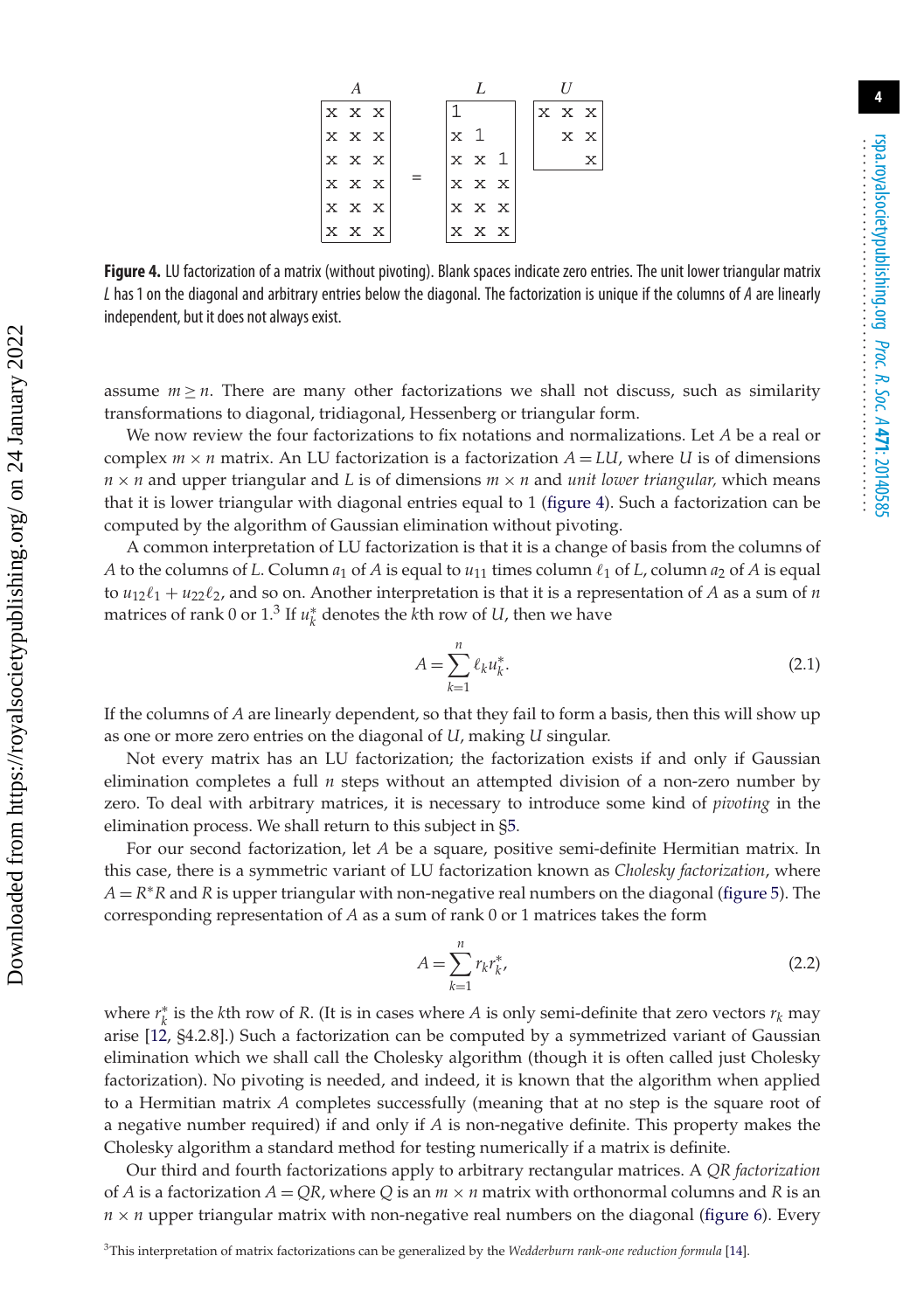<span id="page-4-0"></span>**Figure 5.** Cholesky factorization of a Hermitian non-negative definite matrix. The diagonal entries of *R* are real and nonnegative, as suggested by the symbol '*r*'.

| $\mathbf X\ \mathbf X\ \mathbf X$ |   | p p p |   |  | r x x |     |
|-----------------------------------|---|-------|---|--|-------|-----|
| X X X                             | a | q q   |   |  |       | r x |
| X X X                             | q | qq    |   |  |       |     |
| X X X                             | q | q     | q |  |       |     |
| X X X                             | a | q q   |   |  |       |     |
| X X<br>X                          | a |       |   |  |       |     |

<span id="page-4-1"></span>**Figure 6.** QR factorization of a matrix. The columns of *Q* are orthonormal, as suggested by the 'q' symbols.

matrix has a *QR* factorization, and if the columns of *A* are linearly independent, it is unique. The corresponding representation of *A* is

$$
A = \sum_{k=1}^{n} q_k r_k^*.
$$
 (2.3)

A QR factorization can be computed by Gram–Schmidt orthogonalization or by Householder triangularization, as well as by other methods related to Householder triangularization such as Givens rotations. Throughout this article, when we refer to Gram–Schmidt orthogonalization, it is assumed that in cases of rank-deficiency, where a column of a matrix becomes zero after orthogonalization against previous columns, an arbitrary new orthonormal vector is introduced to keep the process going.

Finally, we consider the *SVD*. An *SVD* of a matrix *A* is a factorization  $A = USV^*$ , where *U* and *V* have orthonormal columns, known as the left and right *singular vectors* of *A*, respectively, and *S* is diagonal with real non-negative diagonal entries  $\sigma_1 \geq \sigma_2 \geq \cdots \geq \sigma_n \geq 0$ , known as the *singular values* [\(figure 7\)](#page-5-0). An SVD always exists, and the singular values are uniquely determined. The singular vectors corresponding to simple singular values are also unique up to complex signs, i.e. real or complex scaling factors of modulus 1. If some of the singular values are equal, there is further non-uniqueness associated with arbitrary breaking of ties.

The SVD corresponds to the representation

$$
A = \sum_{j=1}^{n} \sigma_j u_j v_j^*.
$$
 (2.4)

For any *k* with  $1 \leq k \leq n$ , we may consider the partial sum

$$
A_k = \sum_{j=1}^k \sigma_j u_j v_j^*.
$$
\n
$$
(2.5)
$$

rspa.royalsocietypublishing.org

...................................................

*Proc. R. Soc. A* **471**: 20140585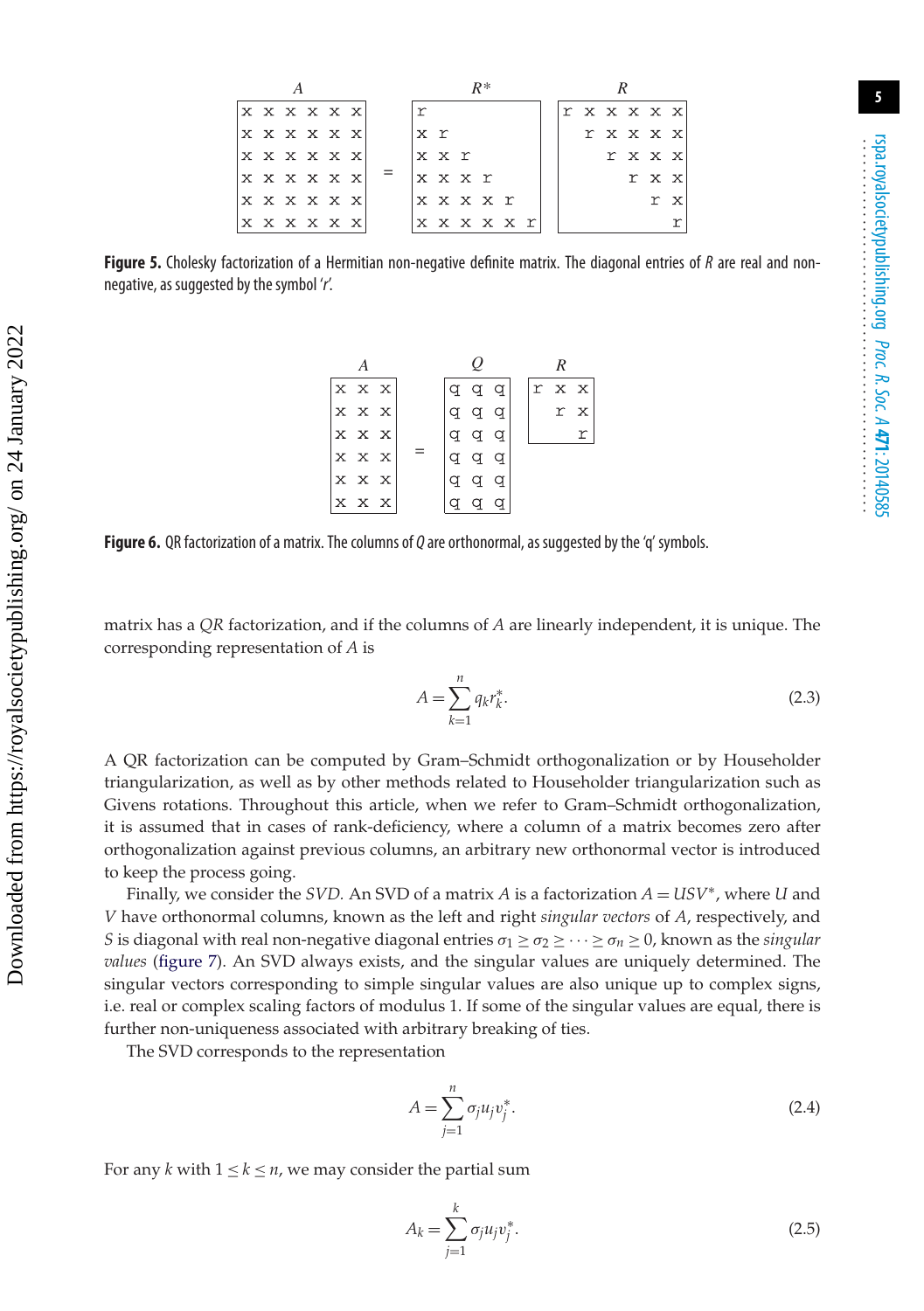| x x x |  |     | u u u |   | $\sigma$ |   |  | V V V |   |
|-------|--|-----|-------|---|----------|---|--|-------|---|
| x x x |  | u   | u     | u |          |   |  | v v v |   |
| x x x |  | u u |       | u |          | σ |  | v v   | V |
| x x x |  | u   | u u   |   |          |   |  |       |   |
| x x x |  | u   | u u   |   |          |   |  |       |   |
| x x x |  | u   | u     | u |          |   |  |       |   |

<span id="page-5-0"></span>**Figure 7.** SVD of a matrix. The columns of *U* and *V* (i.e. the rows of *V*<sup>∗</sup>) are orthonormal, and the symbols 'σ' denote nonnegative real numbers in non-increasing order.

Let  $\|\cdot\|$  denote the Frobenius or Hilbert–Schmidt norm

$$
||A|| = \left(\sum_{i,j} |a_{ij}|^2\right)^{1/2}
$$
\n(2.6)

(note that this is not the operator 2-norm). The following property follows from the orthonormality of  $\{u_i\}$  and  $\{v_i\}$  and the ordering  $\sigma_1 \geq \sigma_2 \geq \cdots \geq \sigma_n \geq 0$ : for each *k* with  $1 \leq k \leq$  $n-1$ ,  $A_k$  is a best rank *k* approximation to *A* with respect to  $\|\cdot\|$ , with corresponding error  $E_k = A - A_k$  of magnitude

$$
||E_k|| = ||A - A_k|| = \tau_{k+1} = \left(\sum_{j=k+1}^n \sigma_j^2\right)^{1/2}.
$$
 (2.7)

This fundamental property of the SVD originates with Schmidt [\[3,](#page-19-2)[15,](#page-19-14)[16\]](#page-19-15) and was generalized to rectangular matrices by Eckart & Young [\[17\]](#page-20-0). The SVD also enjoys an optimality property in the 2-norm and other unitarily invariant norms, but our discussion of continuous analogues will be confined to the Frobenius norm.

We defined the SVD algebraically, then stated (2.7) as a consequence. It is also possible to put the reasoning in the other direction. Begin by defining  $E_0 = A$ . Find a non-negative real number  $\sigma_1$  and unit vectors  $u_1$  and  $v_1$  such that  $\sigma_1 u_1 v_1^*$  is a best approximation to  $E_0$  of rank 1, and define  $E_1 = E_0 - \sigma_1 u_1 v_1^*$ ; then find a non-negative real number  $\sigma_2$  and unit vectors  $u_2$  and  $v_2$  such that  $\sigma_2 u_2 v_2^*$  is a best approximation to  $E_1$ , and define  $E_2 = E_1 - \sigma_2 u_2 v_2^*$ ; and so on. Then  $\{u_j\}$  and  $\{v_j\}$ are orthonormal sets, the scalars satisfy  $\sigma_1 \ge \sigma_2 \ge \cdots \ge \sigma_n \ge 0$ , and we have constructed an SVD of *A*.

The remainder of this article is devoted to seven tasks. For three of the four matrix factorizations, we shall consider the two generalizations to the cases where *A* is a quasimatrix, continuous in one direction, or a cmatrix, continuous in both directions. For the Cholesky factorization, which applies only to square matrices, only the cmatrix generalization is relevant.

One of our factorizations can be generalized immediately, the SVD. The other three involve triangular quasimatrices and require pivoting to be introduced in the discussion. A central theme of this article is the generalization of the notions of pivoting and triangular matrices to a continuous setting (beginning in [§5\)](#page-8-0). For matrices, one can speak of LU, Cholesky and QR factorizations without pivoting, taking the next row and/or column at each step of the factorization process, but in continuous directions, there is no 'next' row or column. For quasimatrices, we shall see that row pivoting is necessary for LU factorization, which involves a triangular quasimatrix *L*. For cmatrices, we shall see that column pivoting is necessary for QR factorization, which involves a triangular quasimatrix *R*, and both row and column pivoting are necessary for LU and Cholesky factorizations, which involve two triangular quasimatrices. No pivoting is needed for the SVD.

For each of our factorizations, we shall consider five aspects: (i) *definition*, (ii) *history*, (iii) *elementary properties*, (iv) *advanced properties* (for the cmatrix factorizations), and (v) *algorithms*.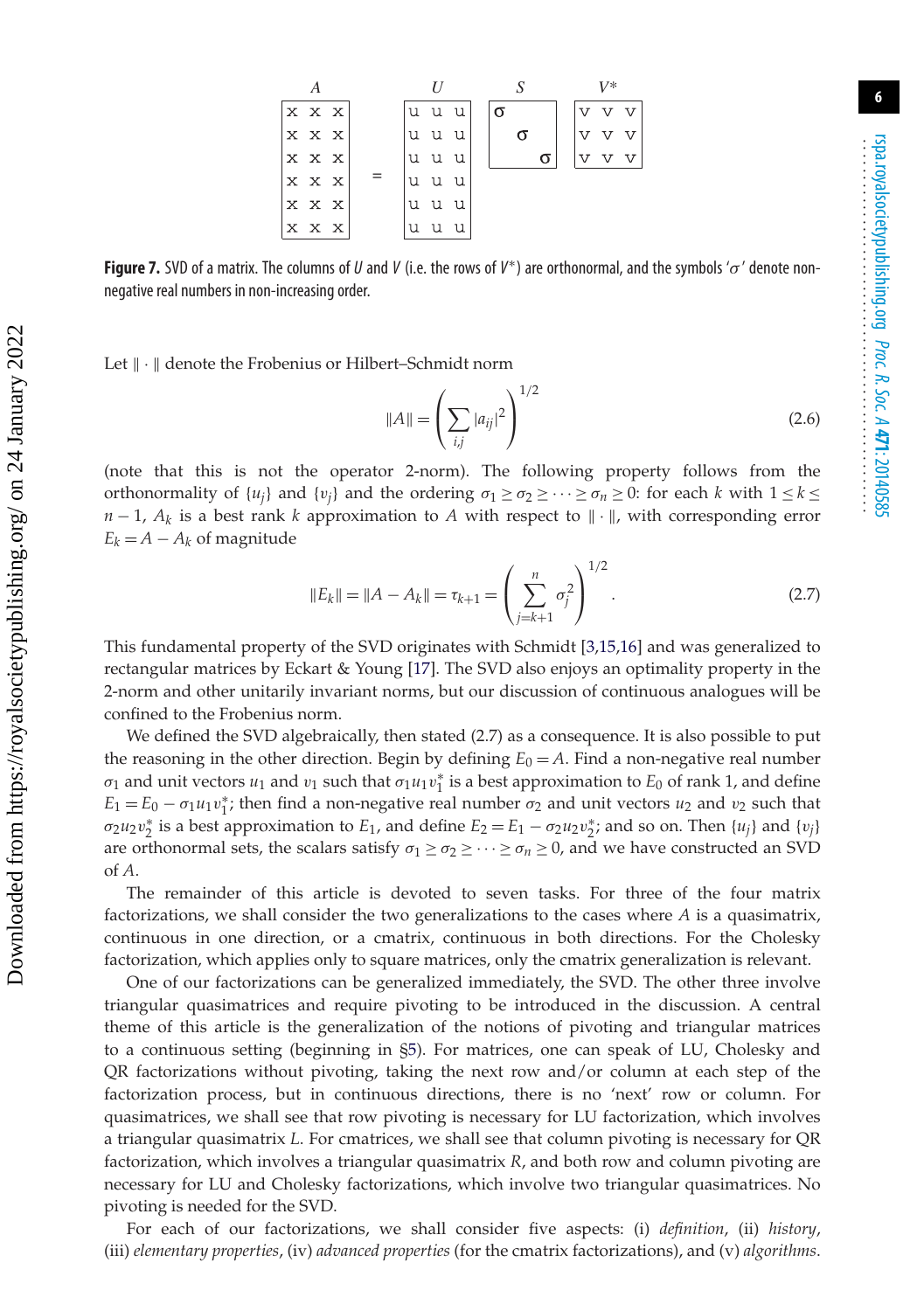The elementary properties will be just selections, stated as theorems without proof. (A good foundation for the quasimatrix factorizations is [\[9\]](#page-19-8).) The advanced properties focus on convergence of infinite series. In particular, our three main new theorems are theorems [6.1,](#page-6-0) [8.1](#page-6-0) and [9.1.](#page-6-0) As for algorithms, in each case we present idealized methods that produce the required factorizations under the assumptions of exact arithmetic and exact pivoting operations, which will involve selection of globally maximal values in certain columns and/or rows or globally maximal-norm columns or rows. In practice, a computational system like Chebfun2 relies on approximations of these ideals.

#### <span id="page-6-1"></span>3. QR factorization of a quasimatrix

 Downloaded from https://royalsocietypublishing.org/ on 24 January 2022 Downloaded from https://royalsocietypublishing.org/ on 24 January 2022

The QR factorization of an  $[a, b] \times n$  quasimatrix *A* is a straightforward extension of the rectangular matrix case. As in that case, column pivoting may be advantageous in some circumstances, but is not necessary for the factorization to make sense mathematically, and we do not include it. Following the schema of [figure 8,](#page-7-0) we define the QR factorization as follows. Orthonormality of functions in  $C([a, b])$  is defined with respect to the standard  $L^2$  inner product.

**Definition.** Let *A* be an  $[a, b] \times n$  quasimatrix. A *QR factorization* of *A* is a factorization  $A = QR$ , where *Q* is an  $[a, b] \times n$  quasimatrix with orthonormal columns and *R* is an  $n \times n$  upper triangular matrix with non-negative real numbers on the diagonal.

Note that throughout this article, each column of a quasimatrix is taken to be a function in *C*( $[a, b]$ ) or *C*( $[c, d]$ ). Thus, it is implicit in this definition that the columns of *Q* are continuous functions, though as discussed at the end of [§1,](#page-0-0) this restriction could be relaxed in some cases.

The idea of QR factorization of quasimatrices was perhaps first mentioned explicitly in [\[11,](#page-19-10) pp. 52–54], though the underlying mathematics would have been familiar to Schmidt [\[3](#page-19-2)[,5\]](#page-19-4) and others going back many years.<sup>4</sup> The topic became one of the original capabilities in Chebfun [\[6,](#page-19-5)[19\]](#page-20-1), invoked by the command qr (which is not limited to continuous functions). Originally, the algorithm employed by Chebfun was Gram–Schmidt orthogonalization, which has the drawback that it is unstable if *A* is ill-conditioned. This was later replaced by an algorithm stable and applicable in all cases based on a continuous analogue of Householder triangularization [\[20\]](#page-20-2). Another less numerically stable approach for the full rank case, mentioned in [\[19\]](#page-20-1), would be to form the Cholesky factorization  $R^*R$  of the  $n \times n$  matrix  $A^*A$  and then set  $Q = AR^{-1}$ . As mentioned earlier, this article does not address issues of numerical stability.

<span id="page-6-0"></span>Here is a theorem summarizing some basic properties.

**Theorem 3.1.** *Every* [ $a, b$ ]  $\times$  *n* quasimatrix has a QR factorization, which can be calculated by Gram– *Schmidt orthogonalization. If the columns of A are linearly independent*, *the QR factorization is unique. For each k with*  $1 \leq k \leq n$ , *the columns*  $q_1, \ldots, q_k$  *of Q form an orthonormal basis of a space that contains the space spanned by columns a*1, ... , *ak of A. The formula* (*2.3*) *gives A as a sum of rank* 0 *or* 1 *quasimatrices formed from the columns of Q (functions in*  $C([a, b])$ *) and rows of R (vectors in*  $\mathbb{C}^n$ ).

Note that as always, the quasimatrix *Q* of theorem [3.1](#page-6-0) is assumed to have columns that are continuous functions defined on [*a*, *b*]. In the Gram–Schmidt process, the property of continuity is inherited automatically at each step, so long as zero columns are not encountered as a consequence of rank-deficiency. In that case, an arbitrary new function  $q_k$  is introduced that is orthogonal to  $q_1, \ldots, q_{k-1}$ , and we require  $q_k$  to be continuous.

Although it is not our emphasis here, one can also define a QR factorization of an  $n \times [c, d]$ quasimatrix, that is, a quasimatrix continuous along rows rather than columns. The factorization process requires column pivoting and yields the product  $A = QR$ , where  $Q$  is an  $n \times n$  unitary matrix and *R* is an  $n \times [c, d]$  quasimatrix that is upper triangular and diagonally real in a sense to be defined in [§5.](#page-8-0)

<sup>4</sup>A remarkable early pair of figures with a quasimatrix flavour can be found at eqn (33) of part 3 and two pages later in [\[18\]](#page-20-3).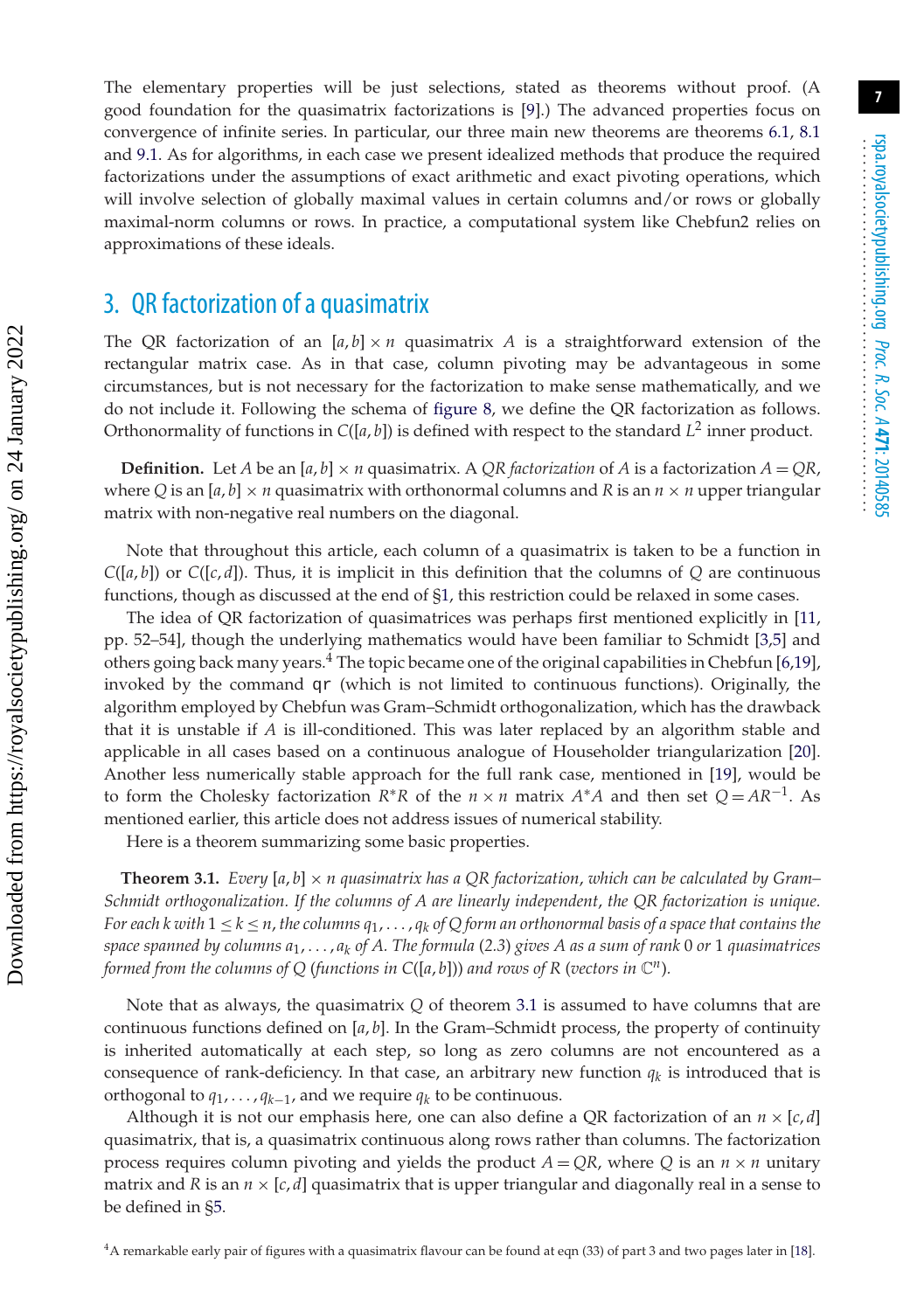

<span id="page-7-0"></span>**Figure 8.** QR factorization of a quasimatrix.

#### <span id="page-7-1"></span>4. Singular value decomposition of a quasimatrix

We define the SVD of a quasimatrix as follows [\(figure 9\)](#page-8-1).

**Definition.** Let *A* be an  $[a, b] \times n$  quasimatrix. A *SVD* of *A* is a factorization  $A = USV^*$ , where *U* is an  $[a, b] \times n$  quasimatrix with orthonormal columns, *S* is an  $n \times n$  diagonal matrix with diagonal entries  $\sigma_1 \geq \sigma_2 \geq \cdots \geq \sigma_n \geq 0$  and *V* is an  $n \times n$  unitary matrix.

As with QR factorization, it is implicit in this definition that each column of *U* is a continuous function.

The SVD of a quasimatrix was considered by Battles & Trefethen [\[6,](#page-19-5)[19\]](#page-20-1). The following theorem summarizes some of its basic properties, all of which mirror properties of the discrete case. As in [§2,](#page-2-2)  $\|\cdot\|$  denotes the Frobenius norm, now defined as in (2.6) but with the sum over *i* replaced by an integral over *y*.

**Theorem 4.1.** *Every*  $[a, b] \times n$  *quasimatrix has an SVD, which can be calculated by computing a QR decomposition*  $A = QR$  *followed by a matrix SVD of the triangular factor*,  $R = U_1 S V^*$ ; *an SVD of A is then obtained as* (*QU*1)*SV*∗*. The singular values are unique*, *and the singular vectors corresponding to simple singular values are also unique up to complex signs. The formula* (*2.4*) *gives A as a sum of rank* 0 *or* 1 *quasimatrices formed from the singular values and vectors. The rank of A is r*, *the number of non-zero singular values. The columns u*1, ... , *ur of U* = *QU*<sup>1</sup> *form an orthonormal basis for the range of A when regarded as a map from* C*<sup>n</sup> to C*([*a*, *b*]), *and the columns* v*r*+1, ... , v*<sup>n</sup> of V form an orthonormal basis for the nullspace. Moreover*, *the partial sums Ak defined by* (*2.5*) *are best rank k approximations to A*, *with Frobenius norm errors*  $||E_k|| = ||A - A_k||$  *equal to the quantities*  $\tau_{k+1}$  *of* (2.7)*.* 

Chebfun has included a capability for computing the SVD of a quasimatrix from the beginning in 2003, through the svd command. The algorithm used is based on the QR factorization of *A*, as described in the theorem. (An algorithm based on a continuous analogue of Golub–Kahan bidiagonalization is also possible, though not currently implemented in Chebfun; we hope to discuss this in a later publication.) From these ideas, one can readily define further related notions including the pseudoinverse  $VS^{-1}U^*$  (in the full rank case) and the condition number  $\kappa(A) = \kappa(S)$ of a quasimatrix, computed by Chebfun commands pinv and cond.

Following [\[11,](#page-19-10) Lecture 4], it is interesting to note the geometrical interpretation of the SVD of a quasimatrix. If *A* is a quasimatrix of dimensions  $[a, b] \times n$ , then it can be interpreted as a linear mapping from  $\mathbb{C}^n$  to  $C([a,b])$ . The range of *A* is a subspace of  $C([a,b])$  of dimension at most *n*, and *A* maps the unit ball in  $\mathbb{C}^n$  (defined with respect to  $\|\cdot\|_2$ , not  $\|\cdot\|$ ) to a hyperellipsoid in  $C([a, b])$ , which we may think of as having dimension *n* if some of the axis lengths are allowed to be zero. The right singular vectors are an orthonormal basis for the unit ball in  $\mathbb{C}^n$ , the left singular vectors are the semi-axis directions of the hyperellipsoid, and the singular values are the semi-axis lengths.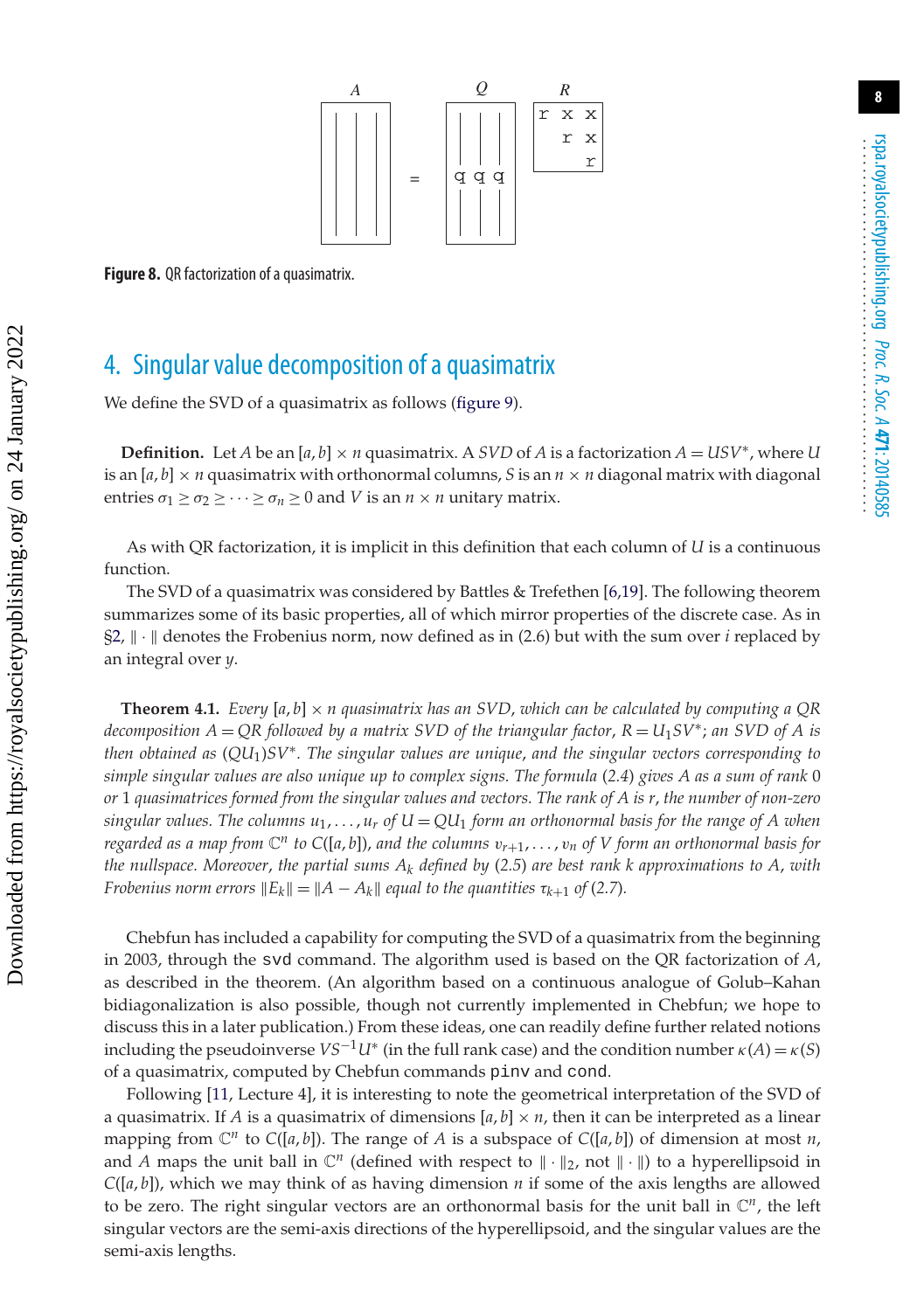

<span id="page-8-1"></span>**Figure 9.** SVD of a quasimatrix. *U* is a quasimatrix and*S*and *V* are ordinary matrices.

#### <span id="page-8-0"></span>5. LU factorization of a quasimatrix

We come now to the first entirely new topic of this article: the generalization of the ideas of pivoting and triangular structure to quasimatrices. [Figure 10](#page-9-0) shows that we are heading for a factorization  $A = LU$ , where L is a quasimatrix and U is an upper triangular matrix, but to complete the description we must explain the structure of *L*.

In [§2,](#page-2-2) LU factorization of matrices was presented without pivoting. Algorithmically, this corresponds to an elimination process in which the first row is used to introduce zeros in the first column, the second row is used to introduce zeros in the second column, and so on. When the row index becomes continuous, however, this approach no longer makes sense. One could take the top of the quasimatrix as a 'first row', but what would be the second row? And so it is that a continuous analogue of row pivoting will be an essential part of our definition of LU factorization of a quasimatrix. (Another term for row pivoting is *partial pivoting*.) When we speak of LU factorization of an  $[a, b] \times n$  quasimatrix, row pivoting is always assumed. One could also include column pivoting, but we shall not discuss this variant.

For matrices, the most familiar way to talk about pivoting is in terms of *interchange* of certain rows at each step, leading to a factorization

$$
PA = LU,\tag{5.1}
$$

where  $P$  is a permutation matrix. However, we shall work with a different and mathematically equivalent formulation in terms of *selection* of certain rows at each step, without interchange. In this formulation, we do not move any rows, and there is no permutation matrix *P*. We get a factorization

$$
A = LU,\tag{5.2}
$$

but instead of *L* being lower triangular, it is what Matlab calls *psychologically lower triangular*, meaning that it is a row permutation of a lower triangular matrix.<sup>5</sup>

A choice in our definitions arises at this point. Traditionally in numerical linear algebra, a pivot is chosen corresponding to the *maximal* element in absolute value in a row and/or column, but maximality is not necessary for the factorization to proceed, nor is it always the best choice algorithmically. For example, submaximal pivots may take less work to find than maximal ones and may have advantages for preserving sparsity [\[21\]](#page-20-4). In proposing generalized factorizations for quasimatrices and cmatrices, should we use a term like LU factorization for any factorization with a pivot sequence that works (in which case *L* may take arbitrarily large values off the diagonal), or shall we restrict it to the case where maximal pivots are used (in which case all values off the diagonal are bounded by 1 in absolute value)? In this article, we follow the latter course and insist that pivoting involves maximal values. This makes our factorizations as close as possible to unique and helps us focus on cases where we have the best chance of achieving convergence

<sup>&</sup>lt;sup>5</sup>The term 'psychologically triangular' is not particularly felicitous, but the second author seems to have coined it! He suggested this expression to Matlab inventor Cleve Moler during a conversation years ago, probably during a coffee break at a SIAM meeting.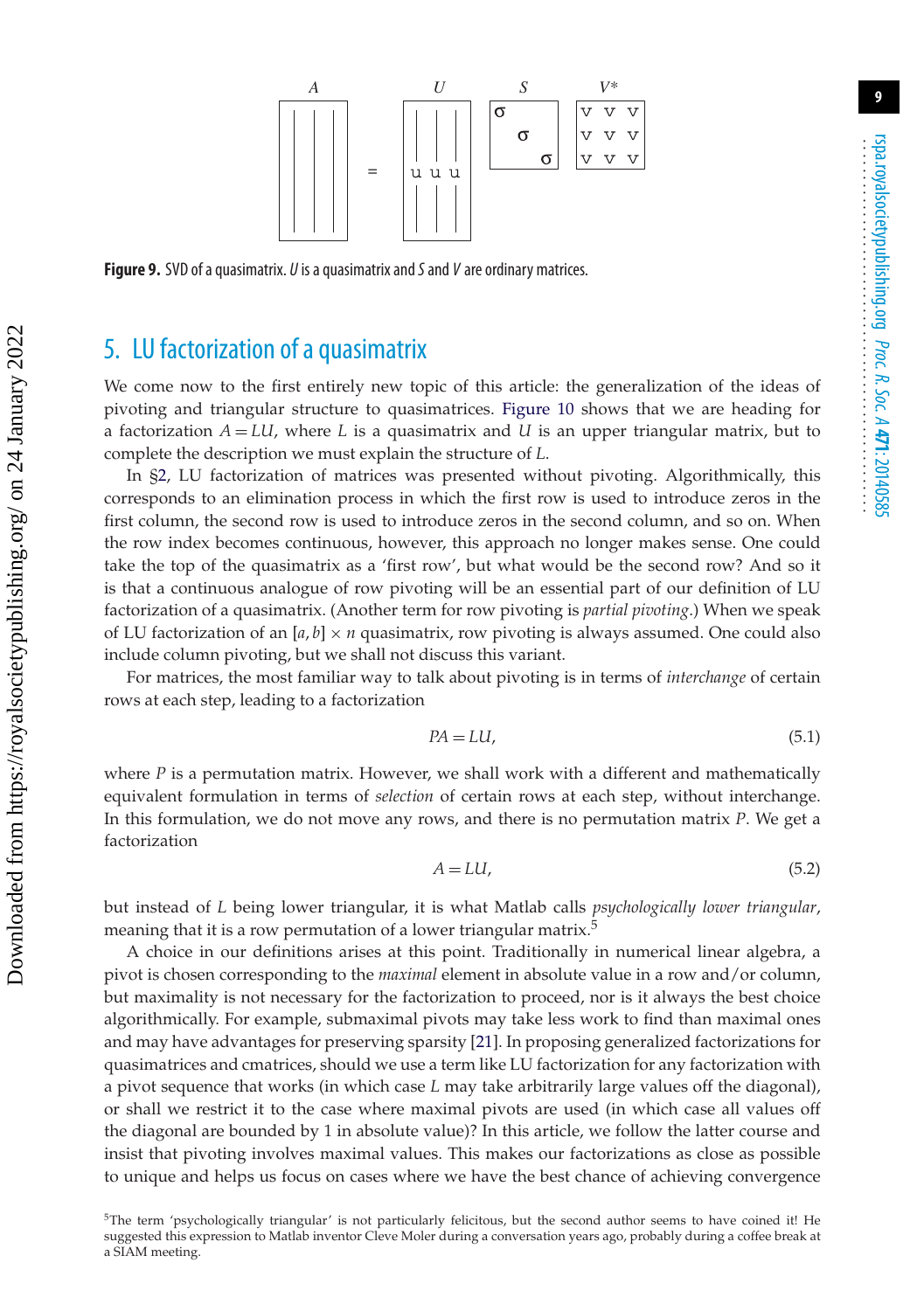

<span id="page-9-0"></span>**Figure 10.** LU factorization of a quasimatrix as a product of a unit lower triangular quasimatrix and an upper triangular matrix. Row pivoting (also known as partial pivoting) is obligatory and is reflected in the digits displayed under *L*, which show the numbers of zeros fixed at nested locations in each column.

theorems for cmatrices. We emphasize that this is only a matter of definitions, however, and one could equally well make the other choice.

The Gaussian elimination process for matrices that leads to (5.2)—assuming that pivots are based on maxima—could be described in the following way. Begin with  $E_0 = A$ . At step  $k = 1$ , look in the first column of  $E_0$  to find an index  $i_1$  for which  $|E_0(i, 1)|$  is maximal and define  $\ell_1 = E_0(\cdot, 1)/E_0(i_1, 1)$ ,  $u_1^* = E_0(i_1, \cdot)$  and  $E_1 = E_0 - \ell_1 u_1^*$ . (If  $E_0(i_1, 1) = 0$ ,  $\ell_1$  can be any vector with  $|\ell_1(i)| \leq 1$  for all *i* and  $\ell_1(i_1) = 1$ .) The new matrix  $E_1$  is zero in row  $i_1$  and column 1. At step  $k = 2$ , look in the second column of  $E_1$  to find an index  $i_2$  for which  $|E_1(i, 2)|$  is maximal and define  $\ell_2 = E_1(\cdot, 2)/E_1(i_2, 2)$ ,  $u_2^* = E_1(i_2, \cdot)$  and  $E_2 = E_1 - \ell_2 u_2^*$ . (If  $E_1(i_2, 2) = 0$ ,  $\ell_2$  can be any vector with  $|\ell_2(i)| \leq 1$  for all *i*,  $\ell_2(i_1) = 0$  and  $\ell_2(i_2) = 1$ .) The matrix  $E_2$  is now zero in rows  $i_1$  and  $i_2$  and columns 1 and 2. Continuing in this fashion, after *n* steps, *En* is zero in all *n* columns, so it is the zero matrix, and we have constructed *A* as a sum (5.3) of *n* matrices of rank 0 or 1, just as in (2.1),

$$
A = \sum_{k=1}^{n} \ell_k u_k^*.
$$
\n(5.3)

Equation (5.2) holds if  $L$  is the psychologically lower triangular matrix with columns  $\ell_k$  and  $U$  is the upper triangular matrix with rows  $u_k^*$ .

Downloaded from https://royalsocietypublishing.org/ on 24 January 2022

Downloaded from https://royalsocietypublishing.org/ on 24 January 2022

*Gaussian elimination (with row pivoting) for a quasimatrix. When A is an*  $[a, b] \times n$  *quasimatrix,* LU factorization is carried out by the analogous *n* steps. Begin with  $E_0 = A$ . At step  $k = 1$ , find a value  $y_1 \in [a, b]$  for which  $|E_0(y, 1)|$  is maximal and define  $\ell_1 = E_0(\cdot, 1)/E_0(y_1, 1)$ ,  $u_1^* = E_0(y_1, \cdot)$ and  $E_1 = E_0 - \ell_1 u_1^*$ . (If  $E_0(y_1, 1) = 0$ ,  $\ell_1$  can be any function in  $C([a, b])$  with  $|\ell_1(y)| \le 1$  for all *y* and  $\ell_1(y_1) = 1$ .) The new quasimatrix  $E_1$  is zero in row  $y_1$  and column 1. At step  $k = 2$ , find a *value y*<sub>2</sub> ∈ [*a*, *b*] for which |*E*<sub>1</sub>(*y*, 2)| is maximal and define  $\ell_2 = E_1(\cdot, 2)/E_1(y_2, 2)$ ,  $u_2^* = E_1(y_2, \cdot)$  and  $E_2 = E_1 - \ell_2 u_2^*$ . (If  $E_1(y_2, 2) = 0$ ,  $\ell_2$  can be any function in  $C([a, b])$  with  $|\ell_2(y)| \le 1$  for all  $y$ ,  $\ell_2(y_1) = 0$ and  $\ell_2(y_2) = 1$ .) This quasimatrix  $E_2$  is zero in rows  $y_1$  and  $y_2$  and columns 1 and 2. Continuing in this fashion, after *n* steps all the columns of  $E_n$  are zero, so it is the zero quasimatrix, and we have constructed *A* as a sum (5.3) of *n* quasimatrices of rank 0 or 1. Equation (5.2) holds if *L* and *U* are constructed analogously as before. The matrix *U* is the  $n \times n$  matrix whose *k*th row is  $u_k^*$ , and it is upper triangular. The quasimatrix *L* is the  $[a, b] \times n$  quasimatrix whose *k*th column is  $\ell_k$ . Column 2 of *L* has a zero at *y*1, column 3 has zeros at *y*<sup>1</sup> and *y*2, column 4 has zeros at *y*1, *y*2, *y*<sup>3</sup> and so on—a nested set of *n* − 1 zeros. This is what the digits marked at the bottom in [figure 10](#page-9-0) indicate.

This brings us to a crucial set of definitions. These are the ideas that all the novel factorizations of this paper are based upon.

*Definitions related to triangular quasimatrices. An*  $[a, b] \times n$  *quasimatrix <i>L* together with a specified set of distinct values  $y_1, \ldots, y_n \in [a, b]$  is *lower triangular* (we drop the word 'psychologically', though in principle it should be there) if column *k* has zeros at *y*1, ... , *yk*−1. The *diagonal* of *L* is the set of values  $\ell_1(y_1), \ldots, \ell_n(y_n)$ . If the diagonal values are 1, *L* is *unit lower triangular*. If each diagonal entry dominates the values in its column in the sense that  $f(x) = \frac{f(x, y)}{g(x)} \leq \frac{f(x, y)}{g(x)}$  for all  $y \in [a, b]$ , then *L* is *diagonally maximal*, or *strictly diagonally*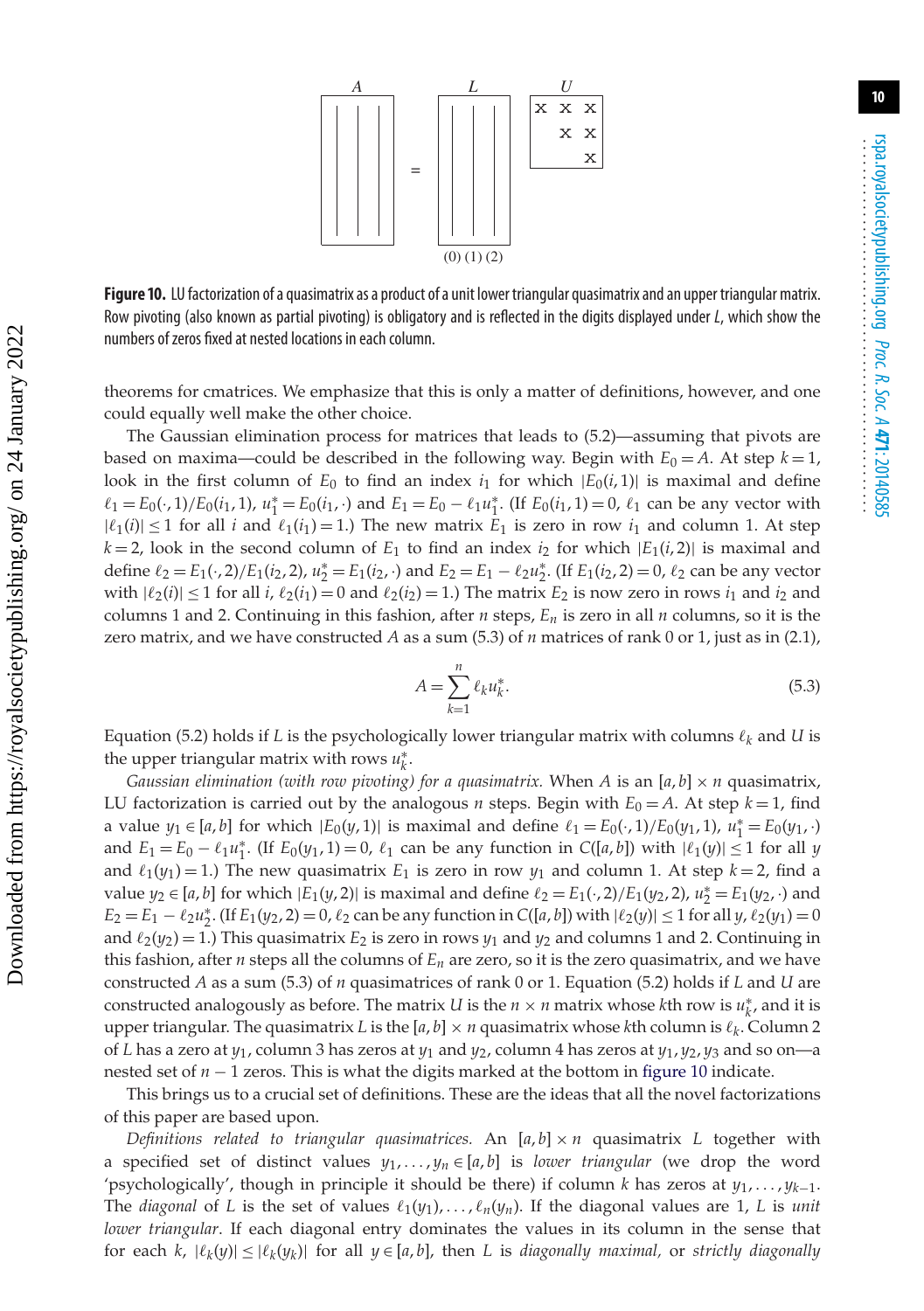*maximal* if the inequality is strict. If *L* is diagonally maximal and its diagonal values are real and non-negative, it is *diagonally real maximal.* Analogous definitions hold in the transposed case of  $n \times [a, b]$  quasimatrices, notably the notion of an upper triangular  $n \times [a, b]$  quasimatrix, whose rows have nested zeros in a set of distinct points *x*1, ... , *xn*.

With these definitions in place, we can state the definition of the LU factorization of an  $[a, b] \times n$ quasimatrix *A*.

**Definition.** Let *A* be an  $[a, b] \times n$  quasimatrix. An *LU factorization* of *A* is a factorization  $A = LU$ , where *U* is an upper triangular  $n \times n$  matrix and *L* is an [ $a, b$ ]  $\times n$  unit lower triangular diagonally maximal quasimatrix.

If we did not insist on maximal pivots, the definition would be the same except without the condition that *L* is diagonally maximal. There is no column pivoting in this discussion, so *U* need not be diagonally maximal. If one did introduce column pivoting, *U* would be psychologically upper triangular.

We are not aware of any previous literature on the LU factorization of a quasimatrix, and in Chebfun, an overloaded lu command to compute it was only introduced in 2013. The following theorem summarizes the most basic properties.

**Theorem 5.1.** *Every*  $[a, b] \times n$  *quasimatrix has an LU factorization, which can be computed by quasimatrix Gaussian elimination with row pivoting as described above. If the factor L so computed takes only values strictly less than* 1 *in absolute value off the diagonal*, *then the factorization is unique.*

As with the Gram–Schmidt process for computing the quasimatrix QR factorization, as noted after theorem [3.1,](#page-6-0) Gaussian elimination for computing the quasimatrix LU factorization of theorem [5.1](#page-6-0) produces columns of *L* with the required property of continuity, which is inherited from the continuity of the columns of *A*.

As at the end of [§3,](#page-6-1) we may note that one can also define an LU factorization of an  $n \times [c, d]$ quasimatrix, continuous along rows rather than columns. The factorization requires column instead of row pivoting and yields the product  $A = LU$ , where *L* is an  $n \times n$  unit lower triangular matrix and *U* is an  $n \times [c, d]$  upper triangular quasimatrix. Now it is *U* rather than *L* that is diagonally maximal.

### 6. QR factorization of a cmatrix

We now turn to our first cmatrix factorization and consequently to our first infinite series as opposed to finite sum. Suppose *A* is a cmatrix of dimensions  $[a, b] \times [c, d]$ . As suggested in [figure 11,](#page-11-0) we are going to define a QR factorization of *A* as a factorization  $A = QR$  in which *Q* is an  $[a, b] \times \infty$  quasimatrix and *R* is an  $\infty \times [c, d]$  quasimatrix. Such a product corresponds to an infinite series

$$
A = \sum_{j=1}^{\infty} q_j r_j^* \tag{6.1}
$$

with  $q_j \in C([a, b])$  and  $r_j^* \in C([c, d])$ , and to give it a precise meaning, we must specify what kind of convergence of the series is asserted. In this article, all series are required to converge absolutely and uniformly with respect to the variables  $(y, x) \in [a, b] \times [c, d]$ . Accordingly, we define  $|| \cdot ||_{\infty}$ as the supremum norm of a function over  $[a, b] \times [c, d]$ . (Note that just as  $\|\cdot\|$  in this paper is not the operator 2-norm,  $\|\cdot\|_{\infty}$  is not the operator  $\infty$ -norm.) The absolute convergence ensures that we need not worry about the order in which the sum is taken. The uniform convergence implies pointwise convergence too and is consistent with the definitions that  $q_j$ ,  $r_j^*$  and  $A$  are all continuous. One could require less than absolute and uniform convergence, but as usual, maximal generality is not our aim.

It is hardly surprising that we are going to require the columns of *Q* to be orthonormal. In addition, *R* will be upper triangular, but before explaining this, let us consider what a factorization as in [figure 11](#page-11-0) would amount to if *R* were not required to have triangular structure. An example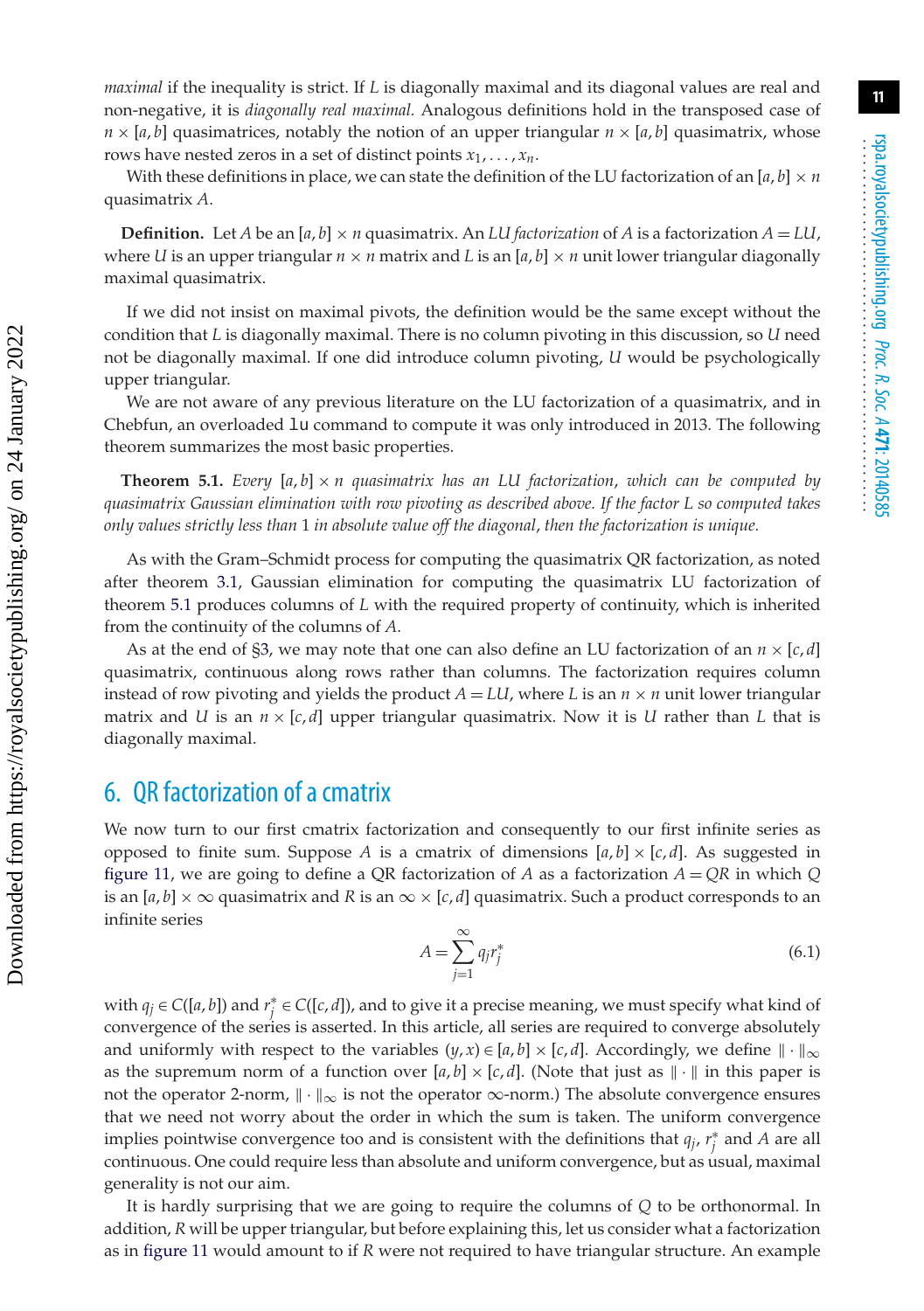

<span id="page-11-0"></span>**Figure 11.** QR factorization of a cmatrix as a product of a column quasimatrix with infinitely many orthonormal columns and an uppertriangularrow quasimatrix with infinitelymanyrows. Column pivoting is obligatory and isreflected inthe digits displayed on the right of*R*, which show the numbers of zeros fixed at nested locations in each row. The series implicit in the product *QR*is assumed to converge absolutely and uniformly.

to bear in mind would be a case in which we began with an  $[a, b] \times [c, d]$  cmatrix *A* and then computed a Fourier series for each *x* with respect to the 'vertical' variable  $y \in [a, b]$ . This would give us an  $[a, b] \times \infty$  quasimatrix Q with orthonormal columns  $Q(\cdot, j)$ ,  $j = 1, 2, \ldots$ , corresponding to different Fourier modes on [*a*, *b*]. The factor  $R = Q^*A$  would be the  $\infty \times [c, d]$  quasimatrix whose *j*th row *r*∗(*j*, ·) would be the function containing the *j*th Fourier coefficients, depending continuously on *x*. If *A* were Lipschitz continuous, say, the series would converge absolutely and uniformly, as required by our definitions. In no sense would *R* have triangular structure.

Our aim, however, is not Fourier series but QR factorization. The signal property of QR factorization is nesting of column spaces, as described in theorem [3.1](#page-6-0) for the quasimatrix case: for each *k*, the first *k* columns of *Q* must form a basis of a space that contains the 'first *k* columns' of *A*. When *A* is a cmatrix, to make sense of the idea of its first *k* columns, we will have to introduce column pivoting. As with the LU factorization of [§5,](#page-8-0) we shall restrict our attention to pivots based on maximality, giving a correspondingly narrow definition of the factorization. And thus we are led to the following algorithm for computing the QR factorization of a cmatrix, which corresponds to what the matrix computations literature calls 'modified' Gram–Schmidt orthogonalization with column pivoting.

*Modified Gram–Schmidt orthogonalization* (*with column pivoting*) *for a cmatrix.* Let *A* be an [*a*, *b*] × [*c*, *d*] cmatrix and set  $E_0 = A$ . At step  $k = 1$ , find a value  $x_1 \in [c, d]$  for which  $||E_0(\cdot, x)||$  is maximal, define  $q_1 = E_0(\cdot, x_1)/\|E_0(\cdot, x_1)\|$  and  $r_1^*(x) = q_1^*E_0(\cdot, x)$ , and set  $E_1 = E_0 - q_1 r_1^*$ . Each column of the new cmatrix *E*<sup>1</sup> is orthogonal to *q*1. As mentioned at the beginning of [§3,](#page-6-1) orthonormality and the norm  $\|\cdot\|$  for functions in  $C([a, b])$  are defined by the standard  $L^2$  inner product. At step *k* = 2, find a value  $x_2 \in [c, d]$  for which  $||E_1(\cdot, x)||$  is maximal, define  $q_2 = E_1(\cdot, x_2)/||E_1(\cdot, x_2)||$  and  $r_2^*(x) = q_2^* E_1(\cdot, x)$ , and set  $E_2 = E_1 - q_2 r_2^*$ . Each column of  $E_2$  is now orthogonal to both  $q_1$  and  $q_2$ . Continuing in this fashion, we construct a series corresponding to a factorization  $A = QR$ ; the update equation is

$$
E_{k+1} = E_k - q_{k+1}q_{k+1}^*E_k, \quad k = 0, 1, 2, \dots
$$
\n(6.2)

If *A* has infinite rank, the process goes forever as described. If *A* has finite rank *r*, then *Er* will become zero at step *r*, and in subsequent steps one may choose new points *xj* arbitrarily together with arbitrary continuous orthonormal vectors  $q_k$  and rows  $r_k^*$  identically equal to zero.

This algorithm of cmatrix modified Gram–Schmidt orthogonalization with column pivoting produces a quasimatrix *R* that is upper triangular according to our definitions. Specifically, the sequence of distinct numbers  $x_1, x_2, \ldots$  has the property that row 2 of *R* has a zero at  $x_1$ , row 3 of *R* has zeros at *x*<sup>1</sup> and *x*2, and so on. Moreover, *R* is diagonally real maximal.

We can now state the general definition. (Recall that a diagonally real maximal quasimatrix was defined in [§5.](#page-8-0))

**Definition.** Let *A* be an  $[a, b] \times [c, d]$  cmatrix. A *QR factorization* of *A* is a factorization  $A = QR$ , where *Q* is an  $[a, b] \times \infty$  quasimatrix with orthonormal columns and *R* is an upper triangular diagonally real maximal  $\infty \times [c, d]$  quasimatrix.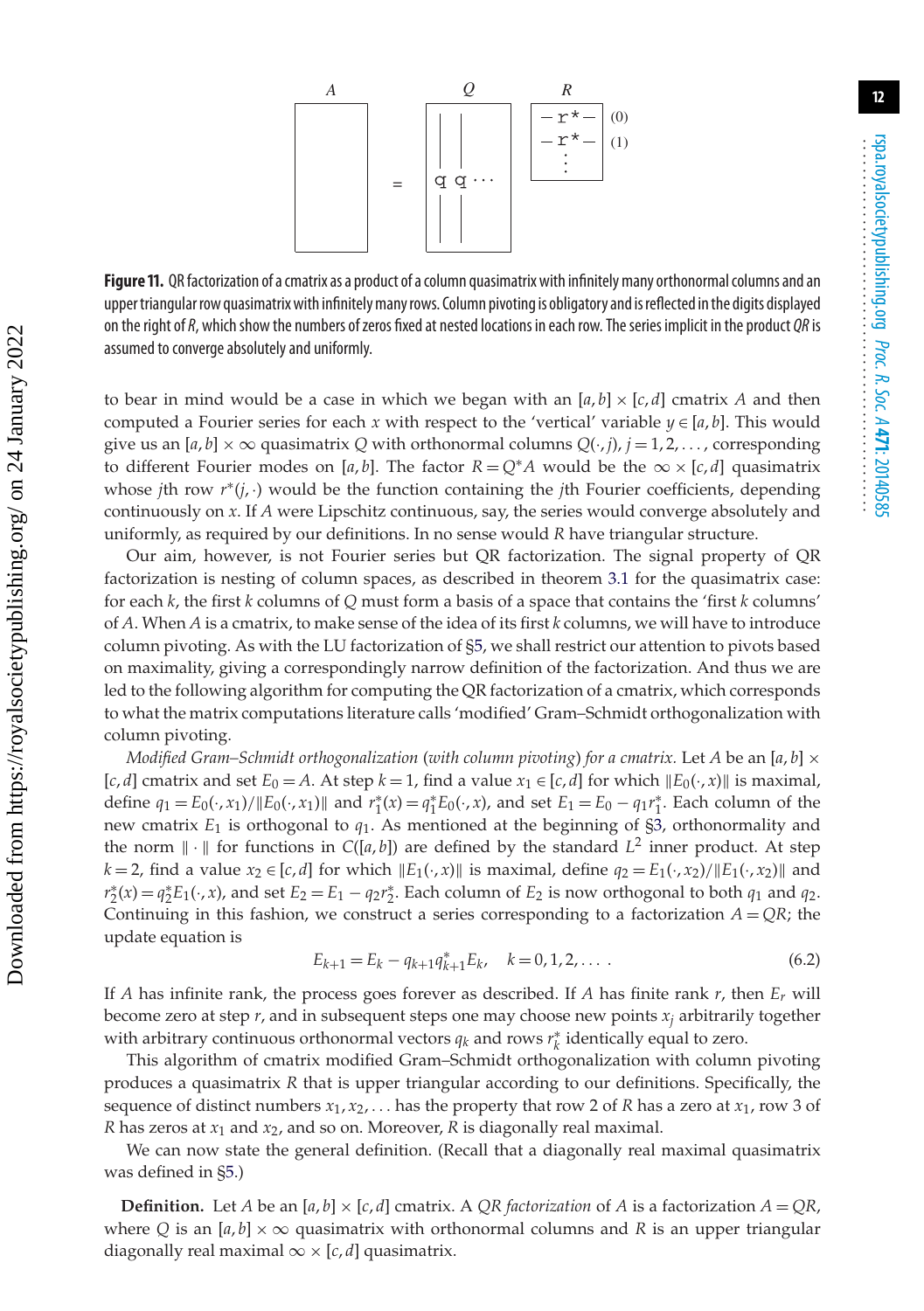We are not aware of any previous literature on QR factorization of a cmatrix. The qr command of Chebfun2 constructs the factorization from the LU factorization (up to a finite precision of 16 digits), to be described in [§8.](#page-13-0)

It is easily seen that the algorithm we have described produces quasimatrices *Q* and *R* with the required continuous columns. What is not clear whether the series represented by the product *QR* converges absolutely and uniformly to *A*. This brings us to our first substantial point of analysis. What smoothness conditions on *A* ensure that the quasimatrices *Q* and *R* that we have constructed correspond to a QR factorization  $A = QR$ ? One might guess that a relatively mild smoothness condition on *A* might be enough, but we do not know if this is true or not. Here is what we can prove. Given a number  $\rho > 1$ , the *Bernstein*  $\rho$ -ellipse is the region in the complex plane bounded by the ellipse with foci  $\pm 1$  and semi-axis lengths summing to  $\rho$ . The *Bernstein*  $\rho$ -ellipse scaled to [c, *d*] is the region bounded by the ellipse with foci *c* and *d* and semi-axis lengths summing to  $\rho(d - c)/2$ .

**Theorem 6.1.** Let A be an  $[a, b] \times [c, d]$  *cmatrix. Suppose that*  $A(\cdot, x)$  *is a Lipschitz continuous function on* [a, b], uniformly with respect to  $x \in [c, d]$ . Moreover, suppose there is a constant  $M > 0$  such that for *each*  $y \in [a, b]$ , *the row function*  $A(y, \cdot)$  *can be extended to a function in the complex x-plane that is analytic and bounded in absolute value by M throughout a neighbourhood* Ω (*independent of y*) *of the Bernstein* √ 2 2ρ*-ellipse scaled to* [*c*, *d*] *for some* ρ > 1*. Then the series constructed by QR factorization* (*with column pivoting*) *converges absolutely and uniformly at the rate*  $||E_k||_{∞ = O(\rho^{-2k/3})$ , *giving a QR factorization A* = *QR. If the factor R so computed is strictly diagonally maximal*, *then the factorization is unique.*

Note that this theorem requires less smoothness in  $y$  than in  $x$ . So far as we know this distinction may be genuine, reflecting the fact that a QR factorization takes norms with respect to *y* while working with individual columns indexed by *x*.

Together with theorems [8.1](#page-6-0) and [9.1,](#page-6-0) theorem [6.1](#page-6-0) is one of the three main theorems of this paper. Proofs of those two theorems are given in §[§8](#page-13-0) and [9.](#page-16-0) The three results have different smoothness assumptions, but there is some overlap in the proofs. A proof of theorem [6.1,](#page-6-0) which has elements in common with both of the others, can be found in Section 4.9 of the first author's PhD thesis [\[22\]](#page-20-5).

#### 7. Singular value decomposition of a cmatrix

Following [figure 12,](#page-13-1) we define the SVD of a cmatrix as follows.

**Definition.** Let *A* be an [ $a$ ,  $b$ ] × [ $c$ ,  $d$ ] cmatrix. A *SVD* of *A* is a factorization  $A = USV^*$ , where *U* is an  $[a, b] \times \infty$  quasimatrix with orthonormal columns, *S* is an  $\infty \times \infty$  diagonal matrix with diagonal entries  $\sigma_1 \geq \sigma_2 \geq \cdots \geq 0$  and *V* is an  $[c, d] \times \infty$  quasimatrix with orthonormal columns.

This corresponds to a series

$$
A = \sum_{j=1}^{\infty} \sigma_j u_j v_j^*,\tag{7.1}
$$

which as usual is required to converge absolutely and uniformly. Just as the SVD of a quasimatrix *A* can be computed from the quasimatrix QR decomposition  $A = QR$  followed by the matrix SVD  $R = USV^*$ , the SVD of a cmatrix *A* could be computed from the cmatrix QR decomposition  $A = QR$ followed by the quasimatrix SVD  $R = USV^*$  (the transpose of the SVD described in [§4\)](#page-7-1), at least up to a certain accuracy if *R* is truncated to a finite number of rows.

Although our notation is new, the mathematics of the SVD of a cmatrix goes back a century, beginning with the work of Schmidt [\[3,](#page-19-2)[5\]](#page-19-4). In particular, it is known that a small amount of smoothness suffices to make the SVD series converge pointwise, absolutely and uniformly. To explain this effect, consider the classical approximation theory problem of a continuous function *f* defined on the interval [−1, 1]. It is known that the Chebyshev series of *f*, which expands *f* in Chebyshev polynomials, converges absolutely and uniformly if *f* is Lipschitz continuous. If, for some  $v > 1$ , *f* has a *v*th derivative of bounded variation, the  $\infty$ -norm of the error of the degree *k* partial sum of the Chebyshev series is  $O(k^{-\nu})$ . Similarly if, for some  $\rho > 1$ , *f* is analytic and bounded in the region bounded by the Bernstein  $\rho$ -ellipse, the  $\infty$ -norm of the error is  $O(\rho^{-k})$ .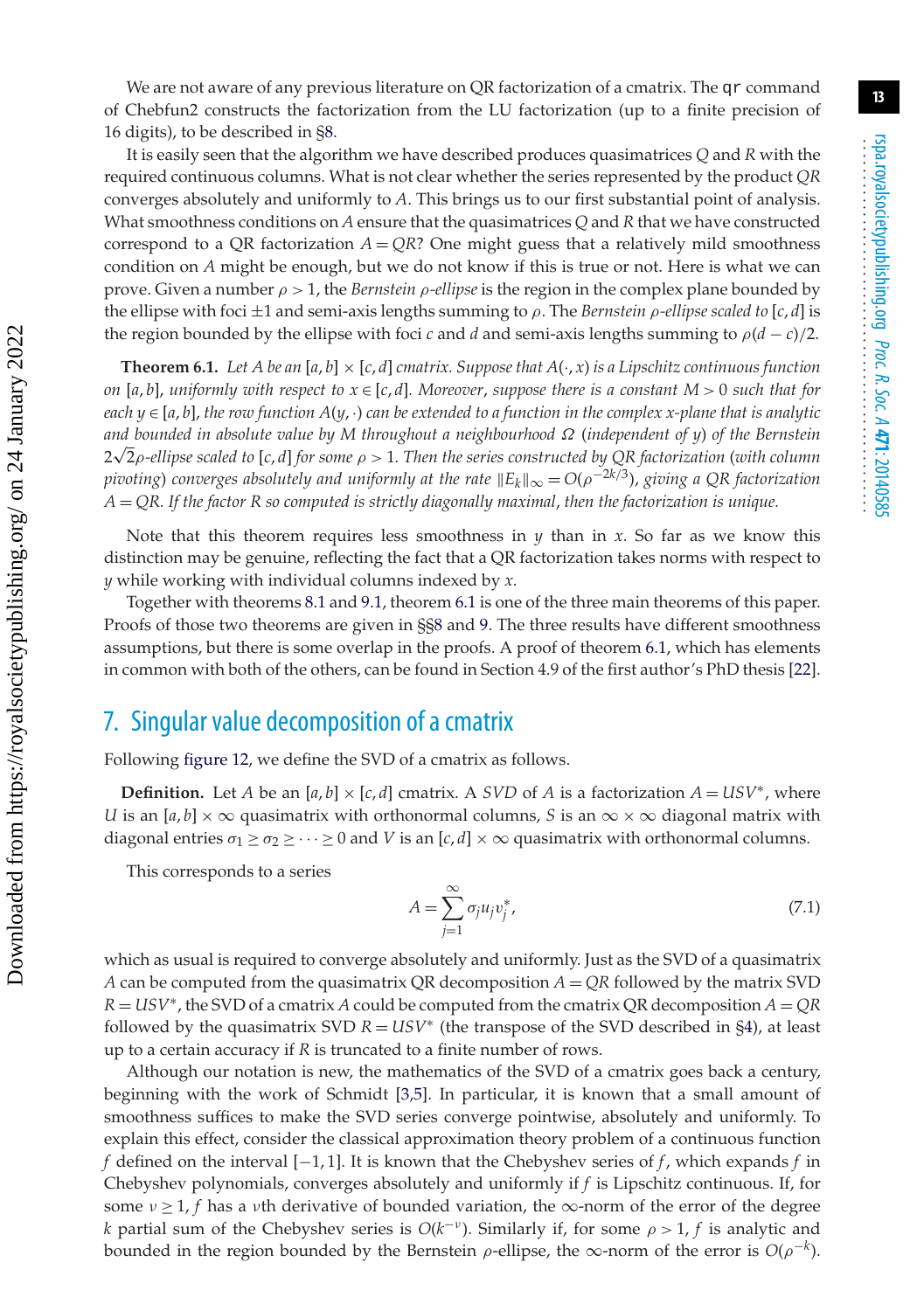

<span id="page-13-1"></span>**Figure 12.** SVD of a cmatrix. This infinite series has a long history going back to Schmidt [\[3\]](#page-19-2).

(See Theorems 3.1, 7.2 and 8.2 of [\[23\]](#page-20-6).) It follows that if a cmatrix *A* has such smoothness with respect to either variable *x* or *y*, its rank *k* approximation errors  $\{\tau_k\}$  of (2.7), hence likewise its singular values {σ*k*}, must converge at the same rate. (For the analytic case, such an argument was possibly first published by Little & Reade [\[24\]](#page-20-7).) The following theorem summarizes some of this information. The existence and uniqueness statement is standard and is just included for completeness. As always,  $\|\cdot\|$  is the continuous analogue of the Frobenius norm (2.6).

**Theorem 7.1.** Let A be an  $[a, b] \times [c, d]$  *cmatrix that is uniformly Lipschitz continuous with respect to x and y. Then an SVD of A exists, the singular values are unique, with*  $\sigma_k \to 0$  *and*  $\tau_k \to 0$  *as*  $k \to \infty$ , *the singular vectors corresponding to simple singular values are unique up to complex signs*, *and the series* (*7.1*) *converges absolutely and uniformly to A. Moreover*, *the partial sums Ak defined by* (*2.5*) *are best rank k* approximations to A, with Frobenius norm errors  $||E_k|| = ||A - A_k||$  equal to the numbers  $\tau_{k+1}$  of (2.7). *If, for some*  $v \geq 1$ *, the functions A(., x) have a vth derivative of variation uniformly bounded with respect to x*, *or if the corresponding assumption holds with the roles of x and y interchanged*, *then the singular values and approximation errors satisfy*  $\sigma_k$ ,  $\tau_k = O(k^{-\nu})$ *. If, for some*  $\rho > 1$ *, the functions A(·, x) can be extended in the complex y-plane to analytic functions in the Bernstein* ρ*-ellipse scaled to* [*a*, *b*] *uniformly bounded with respect to x*, *or if the corresponding assumption holds with the roles of x and y interchanged*, *then the singular values and approximation errors satisfy*  $\sigma_k$ ,  $\tau_k = O(\rho^{-k})$ *.* 

*Proof.* The existence and uniqueness of the SVD series is due to Schmidt in 1907 [\[3\]](#page-19-2), but his analysis does not fully meet our needs since he assumed only that *A* is continuous, in which case the singular functions need not converge absolutely or uniformly (or indeed pointwise). The situation where *A* has some smoothness was addressed by Hammerstein in 1923, who proved uniform convergence of (7.1) under an assumption that is implied by Lipschitz continuity [\[25\]](#page-20-8), and Smithies in 1938, who proved absolute convergence under a weaker assumption essentially of Hölder continuity with exponent more than  $\frac{1}{2}$  [\[26,](#page-20-9) theorem 14]. These results establish the existence and uniqueness claims of this theorem. The rank *k* approximation property is due to Schmidt [\[3\]](#page-19-2); see also [\[16\]](#page-19-15). The proofs of the  $O(k^{-\nu})$  and  $O(\rho^{-k})$  results were outlined above.

If *A* is a non-negative definite Hermitian cmatrix, whose Cholesky factorization we shall consider in [§9,](#page-16-0) then the SVD is known to exist without the extra assumption of Lipschitz continuity (i.e. continuity of *A* is enough to ensure continuity and absolute and uniform convergence of its finite-rank approximations). This is *Mercer's theorem* [\[4\]](#page-19-3).

Chebfun2 has an svd command that computes the SVD of a cmatrix down to the usual Chebfun accuracy of about 16 digits. The algorithm uses a cmatrix LU factorization (§8) and two quasimatrix QR factorizations to reduce the problem to a matrix SVD.

#### <span id="page-13-0"></span>8. LU factorization of a cmatrix

Our final two factorizations involve both row and column pivoting, with triangular quasimatrices on both sides. Both are implemented in Chebfun2. In fact, the basic method by which Chebfun2 represents a function  $f(x, y)$  is cmatrix LU decomposition, which was the starting motivation for us to write this article, and we shall say more about this application at the end of this section.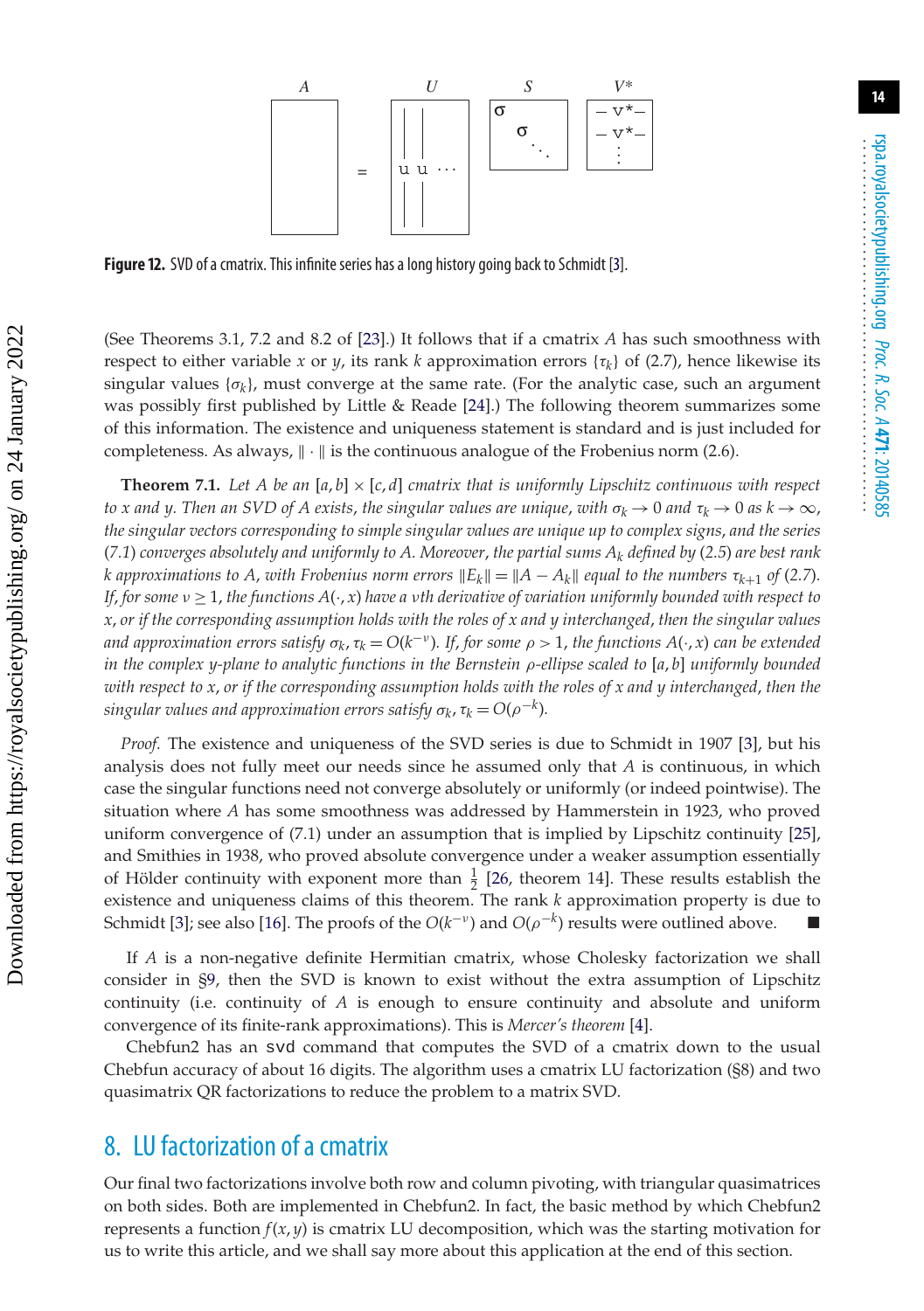To apply Gaussian elimination to a cmatrix, as it is continuous in both directions, we need to pick both a row and a column with which to eliminate. Various strategies for such choices have been applied in the literature of low-rank matrix approximations, including a method with a quasi-optimality property based on volume maximization; some references to such methods can be found in [\[22](#page-20-5)[,27\]](#page-20-10). The method we shall consider is the one that follows most directly from the classical matrix computations literature, where a pivot row and column are chosen based on the maximal entry in the cmatrix: the traditional term is *complete pivoting.* The ingredients have appeared in the earlier factorizations, so we can go directly to the definition, as depicted schematically in [figure 13.](#page-15-0)

**Definition.** Let *A* be an  $[a, b] \times [c, d]$  cmatrix. An *LU factorization* of *A* is a factorization  $A = LU$ , where *L* is an  $[a, b] \times \infty$  unit lower triangular diagonally maximal quasimatrix and *U* is an upper triangular diagonally maximal  $\infty \times [c, d]$  quasimatrix.

#### We can describe the algorithm as follows.

*Gaussian elimination* (*with row and column pivoting*) *for a cmatrix*. Let *A* be an  $[a, b] \times [c, d]$  cmatrix, and begin with  $E_0 = A$ . At step  $k = 1$ , find a pair  $(y_1, x_1) \in [a, b] \times [c, d]$  for which  $|E_0(y, x)|$  is maximal and define  $\ell_1 = E_0(\cdot, x_1)/E_0(y_1, x_1)$ ,  $u_1^* = E_0(y_1, \cdot)$  and  $E_1 = E_0 - \ell_1 u_1^*$ . (If  $E_0(y_1, x_1) = 0$ , *A* is the zero cmatrix and  $\ell_1$  can be any function in *C*([*a*, *b*]) with  $|\ell_1(y)| \le 1$  for all *y* and  $\ell_1(y_1) = 1$ ;  $u_1^*$  will necessarily be zero.) The new cmatrix  $E_1$  is zero in row  $y_1$  and column  $x_1$ . At step  $k = 2$ , find a pair  $(y_2, x_2) \in [a, b] \times [c, d]$  for which  $|E_1(y, x)|$  is maximal and define  $\ell_2 = E_1(\cdot, x_2)/E_1(y_2, x_2)$ ,  $u_2^* = E_1(y_2, \cdot)$ , and  $E_2 = E_1 - \ell_2 u_2^*$ . (If  $E_1(y_2, x_2) = 0$ ,  $E_1$  is the zero cmatrix and  $\ell_2$  can be any function in *C*([*a*, *b*]) with  $|\ell_2(y)| \le 1$  for all *y*,  $\ell_2(y_1) = 0$  and  $\ell_2(y_2) = 1$ ;  $u_2^*$  will necessarily be zero.) This cmatrix  $E_2$  is zero in rows  $y_1$  and  $y_2$  and columns  $x_1$  and  $x_2$ . We continue in this fashion, generating the LU decomposition (5.2) step by step; the update equation is

$$
E_{k+1} = E_k - \ell_{k+1} u_{k+1}^*, \quad k = 0, 1, 2, \dots
$$
\n(8.1)

The quasimatrix *U* is the  $\infty \times [c, d]$  quasimatrix whose *k*th row is  $u_k^*$ , and it is upper triangular and diagonally maximal with pivot sequence  $x_1, x_2, \ldots$ . The quasimatrix *L* is the [*a*, *b*]  $\times$  *n* quasimatrix whose  $k$ th column is  $\ell_k$ , and it is unit lower triangular and diagonally maximal with pivot sequence *y*1, *y*2, ... .

When does the series constructed by Gaussian elimination converge, so we can truly write *A* = *LU*? As with theorem [6.1,](#page-6-0) one might guess that a relatively mild smoothness condition on *A* should suffice, but we do not know if this is true. Note that in the following theorem, *A* has to be smooth with respect to either *x* or *y*; it need not be smooth in both variables.

**Theorem 8.1.** Let A be an  $[a, b] \times [c, d]$  *cmatrix. Suppose there is a constant*  $M > 0$  *such that for each*  $x \in [c, d]$ , the function  $A(\cdot, x)$  can be extended to a function in the complex y-plane that is analytic and *bounded in absolute value by M throughout a neighbourhood* Ω (*independent of x*) *of the closed region K consisting of all points at distance*  $\leq 2\rho(b-a)$  *from* [a, b] *for some*  $\rho > 1$  (*or analogously with the roles of y and x reversed and also the roles of* (*a*, *b*) *and* (*c*, *d*))*. Then the series constructed by Gaussian elimination converges absolutely and uniformly at the rate*  $\|E_k\|_{\infty} = O(\rho^{-k})$ , *giving an LU factorization*  $A = LU$ . If *the factors L and U are strictly diagonally maximal*, *then the factorization is unique.*

*Proof.* Fix  $x \in [c, d]$ , and for each step  $k$ , let  $e_k$  denote the error function at step  $k$ ,

$$
e_k = A(\cdot, x) - \sum_{j=1}^k \ell_j(\cdot) u_j^*(x),
$$
\n(8.2)

a function of  $y \in [a, b]$ . The elimination process is such that  $e_k$  is also analytic in  $K$ , with magnitude at worst doubling at each step,

$$
|e_k(y)| \le 2^k M, \quad y \in K. \tag{8.3}
$$

(Note that in this formula  $y$  is taking complex values.) Because of the elimination,  $e_k$  has at least  $k$ zeros *y*<sub>1</sub>, ..., *y*<sub>k</sub> in [*a*, *b*]. Let  $p_k$  be the polynomial  $(y - y_1) \cdots (y - y_k)$ . Then,  $e_k/p_k$  is analytic in *K*,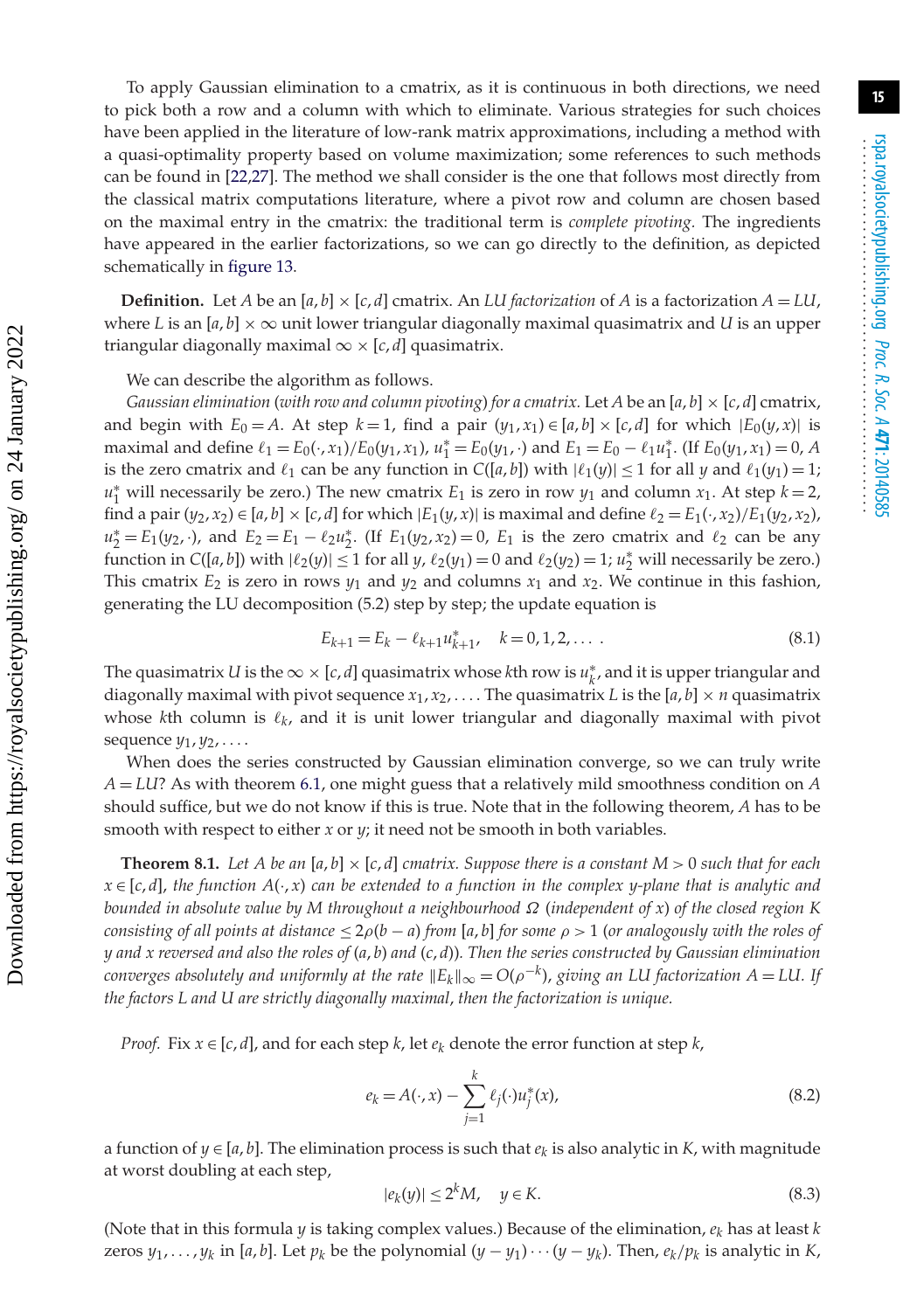

<span id="page-15-0"></span>**Figure 13.** LU factorization of a cmatrix. Now both row and column pivoting are obligatory, and both *L*and *U* have triangular structure. Again *L* has unit diagonal entries. As in figures [10](#page-9-0) and [11,](#page-11-0) the digits displayed at the margins indicate the numbers of zeros fixed at nested locations in the columns of*L*and rows of *U*.

hence satisfies the maximum modulus principle within *K*. For any  $y \in [a, b]$ , this implies

$$
|e_k(y)| \le |p_k(y)| \sup_{s \in \partial K} \frac{|e_k(s)|}{|p_k(s)|} \le 2^k M \sup_{s \in \partial K} \frac{|p_k(y)|}{|p_k(s)|}.
$$
 (8.4)

In this quotient of polynomials, each of the  $k$  factors in the denominator is at least  $2\rho$  times bigger in modulus than the corresponding factor in the numerator. We conclude that  $|e_k(y)| \le \rho^{-k}M$ for  $y \in [a, b]$ . As this error estimate applies independently of *x* and *y*, it establishes uniform convergence. It also implies that the next term  $\ell_{k+1} u_{k+1}^*$  in the series is bounded in absolute value by  $\rho^{-k}M$ , which implies absolute convergence since  $\sum_{k=0}^{\infty} \rho^{-k}M < \infty$ .

We now comment on how Chebfun2 uses cmatrix LU factorization to represent functions on rectangles.

The LU factorization of a cmatrix is an infinite series, and if the cmatrix is somewhat smooth, one may expect the series to converge at a good rate. The principle of Chebfun2 is that functions are represented to approximately 16-digit accuracy by finite-rank representations whose ranks adjust as necessary to achieve this accuracy. For functions defined on a two-dimensional rectangle, the representation chosen is a finite section of the cmatrix LU factorization

$$
A \approx \tilde{A} = \sum_{j=1}^{k} \ell_j u_j^*.
$$
\n(8.5)

For a typical function *A* arising in our Chebfun2 explorations, *k* might be 10 or 100. In principle, Chebfun2 follows precisely the algorithm of cmatrix Gaussian elimination (thus using both row and column pivoting) to find this approximation, though in practice, grid-based approximations are employed to diminish the work that would be involved in computing the true global extremum of  $|E(y, x)|$  at each step. For details of the algorithms and numerical examples, see [\[8,](#page-19-6)[22\]](#page-20-5).

The representation (8.5) is based on one-dimensional functions  $\ell_j$  of *y* and  $u_j^*$  of *x*. In Chebfun2, these are represented as standard Chebfun objects, i.e. global polynomial interpolants through data in a Chebyshev grid in the interval  $[a, b]$  or  $[c, d]$  that is adaptively determined for 16-digit accuracy. Thus in Chebfun2 calculations, the philosophy of floating point arithmetic is replicated at three levels:

- *numbers* are represented by binary expansions of fixed length 64 bits;
- *one-dimensional functions* are represented by polynomial interpolants of adaptively determined degree; and
- *two-dimensional functions* are represented by LU approximations (8.5) of adaptively determined rank.

The Chebfun2 technology is closely related to the low-rank matrix approximations (often hierarchical, though not hierarchical in Chebfun2) developed over the years by many authors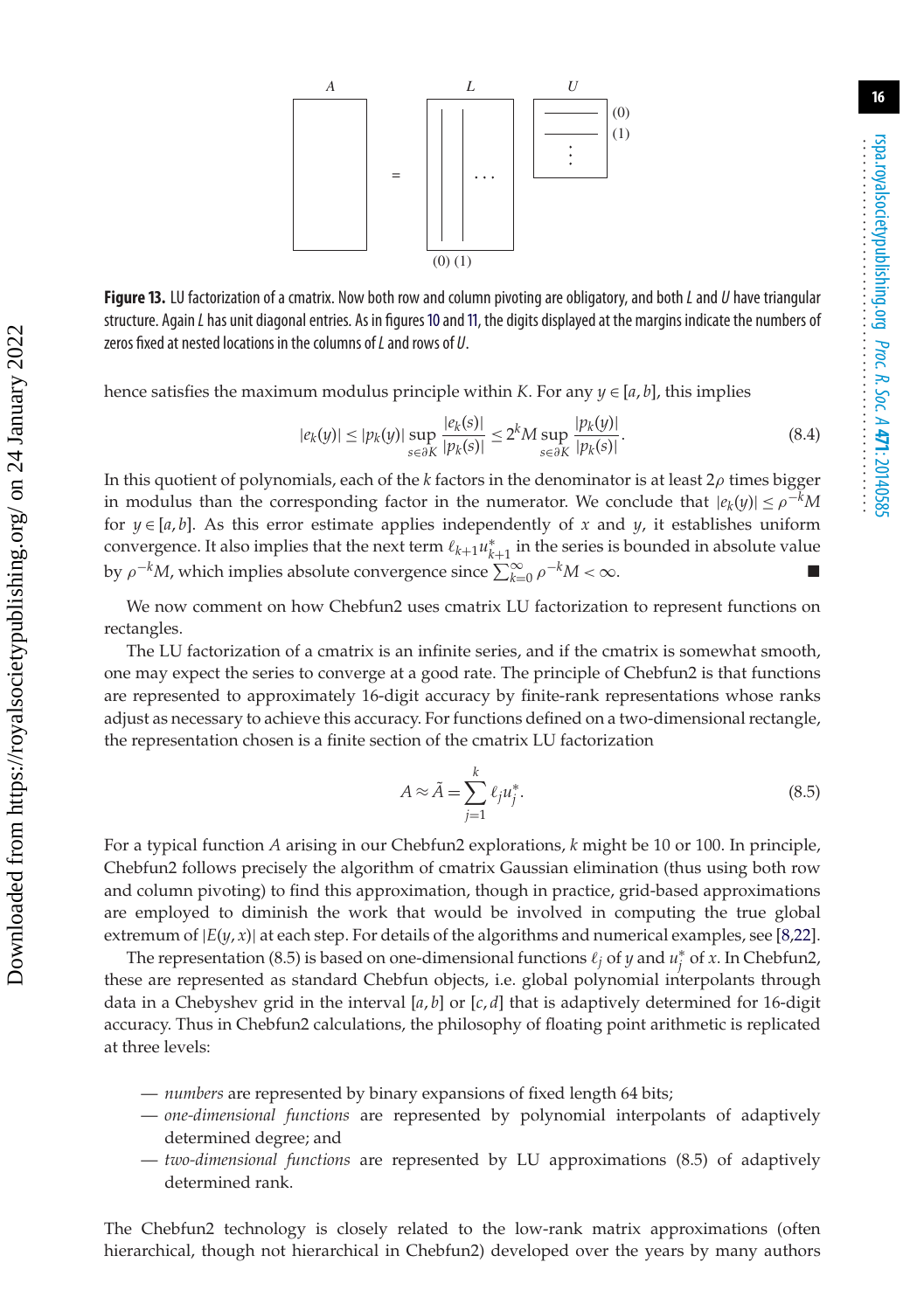

<span id="page-16-1"></span>**Figure 14.** The cmatrix analogue (an integral equation) of the familiar matrix technique of solving  $As = f$  via two problems  $lt = f$  and  $Us = t$ . First, an  $\infty \times 1$  vector t is constructed element-by-element by enforcing discrete conditions at the diagonal points  $y_1, y_2, \ldots$  of *L*. Then, a sequence of values is computed of an [*c*, *d*]  $\times$  1 function  $s \in C([c, d])$  at the sample points *x*1, *x*2, ... , the diagonal points of *U*. If these diagonal points are dense in [*c*,*d*] and the sample values behave appropriately, a candidate solution  $s \in C([c, d])$  is determined.

including Bebendorf, Drineas, Goreinov, Maday, Mahoney, Martinsson, Oseledets, Rokhlin, Savostyanov, Tyrtyshnikov and Zamarashkin. Entries into this literature can be found in [\[8,](#page-19-6)[27,](#page-20-10)[28\]](#page-20-11). A 2000 paper of Bebendorf is particularly close to our work [\[29\]](#page-20-12). For applications to functions rather than matrices, besides Bebendorf, another set of predecessors are Geddes and his students [\[30](#page-20-13)[–32\]](#page-20-14). We are not aware of previous explicit discussions of the LU factorization of a cmatrix.

Thus in Chebfun2, every function starts from an LU factorization of finite rank, so that cmatrices are reduced to finite-dimensional quasimatrices. On this foundation, exploiting the finite rank, algorithms are built for further operations including QR and Cholesky factorization, SVD, integration, differentiation, vector calculus and application of integral operators.

For matrices, the basic application of LU factorization is solution of a system of equations  $As = f$ , that is,  $LUs = f$  (we avoid using the usual letters *x* and *b* as they have other meanings in our discussion). If we set  $t = Us$ , this reduces to the two triangular problems

$$
Lt = f \quad \text{and} \quad Us = t,\tag{8.6}
$$

which can be solved successively first for *t* and then for *s*. [Figure 14](#page-16-1) sketches what the analogous sequence looks like for the integral equation defined by an  $[a, b] \times [c, d]$  cmatrix *A* and a righthand side  $f \in C([a, b])$ . Whether and when this process converges to a solution  $s \in C([c, d])$  is a question of analysis that we shall not consider.

#### <span id="page-16-0"></span>9. Cholesky factorization of a cmatrix

For our final factorization, suppose *A* is a Hermitian cmatrix of dimensions  $[a, b] \times [a, b]$ . We can always consider its LU factorization as described in §8. However, it is natural to wish to preserve the symmetry, and this is where the idea of a Cholesky factorization applies. Here is the definition, shown schematically in [figure 15.](#page-17-0) Using different language ('Geddes series'), Cholesky factorizations of cmatrices have been studied by Geddes and his students [\[30–](#page-20-13)[32\]](#page-20-14).

**Definition.** Let *A* be an  $[a, b] \times [a, b]$  square cmatrix. A *Cholesky factorization* of *A* is a factorization  $A = R^*R$ , where R is an  $\infty \times [a, b]$  diagonally real maximal upper triangular quasimatrix.

Suppose *A* is a cmatrix with a Cholesky factorization  $A = R^*R$ . Then *A* is Hermitian, and for any  $u \in C([a, b])$ , we may compute

$$
u^*Au = u^*R^*Ru = (Ru)^*(Ru) \ge 0.
$$
\n(9.1)

A Hermitian cmatrix *A* which satisfies this inequality for every  $u \in C([a, b])$  is said to be *nonnegative definite.* We have just shown that if *A* has a Cholesky factorization, it is non-negative definite. We would like to be able to say that the converse holds too, so that a Hermitian cmatrix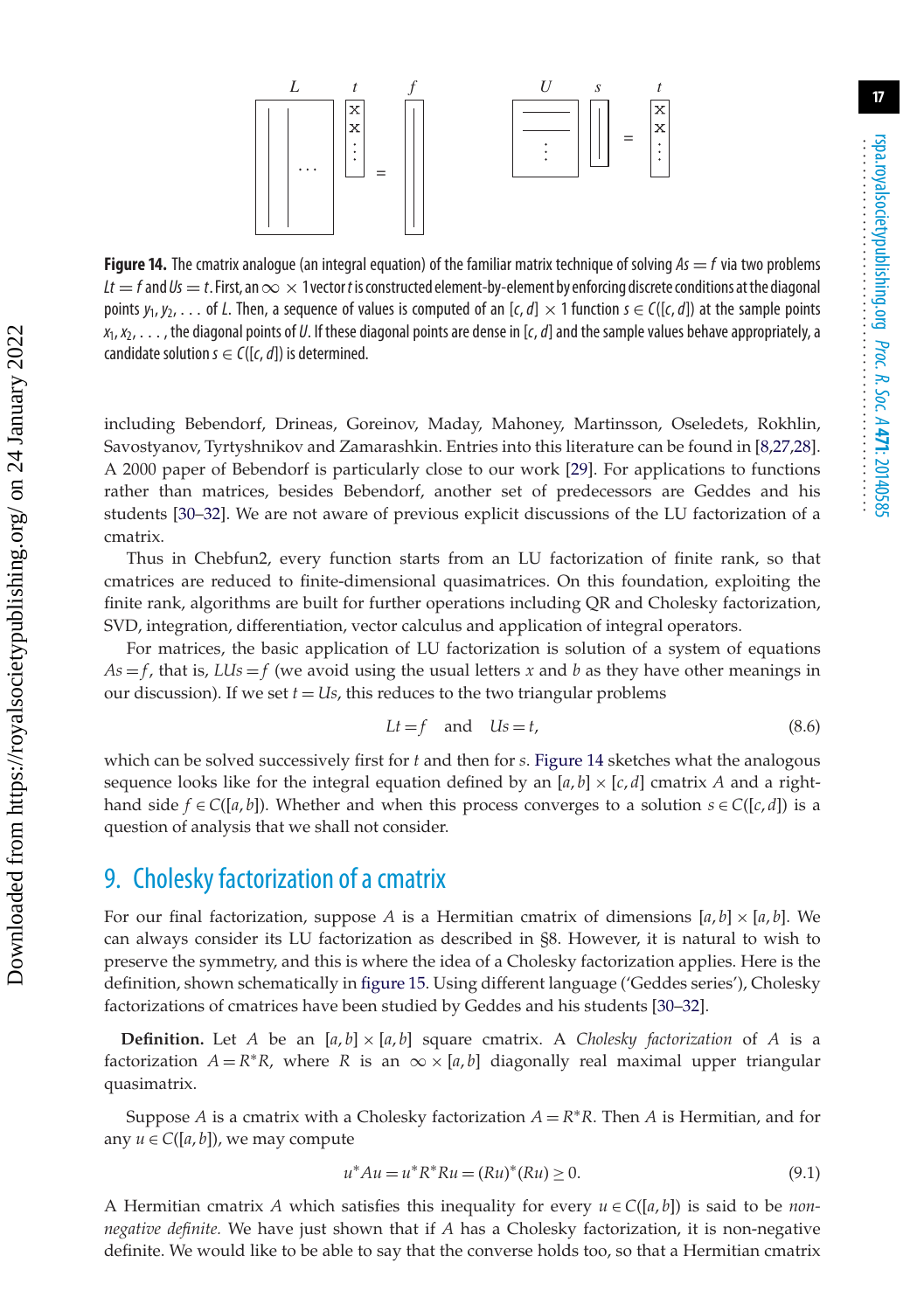

<span id="page-17-0"></span>**Figure 15.** Cholesky factorization of a Hermitian non-negative definite cmatrix.

Downloaded from https://royalsocietypublishing.org/ on 24 January 2022

Downloaded from https://royalsocietypublishing.org/ on 24 January 2022

has a Cholesky factorization if and only if it is non-negative definite. Below we shall prove that this is true if *A* is sufficiently smooth.

The lower- and upper triangular factors of a Cholesky factorization are conjugate transposes of one another, and in particular, they have the same pivoting sequence. Consequently, to select a pivot, the Cholesky algorithm searches only along the diagonal. We can describe the algorithm as follows.

*Cholesky algorithm (with pivoting) for a Hermitian cmatrix. Let <i>A* be a Hermitian  $[a, b] \times [a, b]$ cmatrix, and begin with  $E_0 = A$ . At step  $k = 1$ , find a value  $x_1$  for which  $E_0(x, x)$  is maximal. (The diagonal entries are necessarily real since  $E_0$  is Hermitian.) If  $E_0(x_1, x_1) < 0$ , *A* is not nonnegative definite; the algorithm terminates. Otherwise, let  $y_1$  be the non-negative real square root of  $E_0(x_1, x_1)$  and define  $r_1 = E_0(\cdot, x_1)/\gamma_1$  and  $E_1 = E_0 - r_1 r_1^*$ . (If  $E_0(x_1, x_1) = 0$ , *A* is the zero cmatrix and we take  $r_1$  to be the zero function in  $C([a, b])$ .) The new cmatrix  $E_1$  is zero in row  $x_1$  and column *x*<sub>1</sub>. At step *k* = 2, find a value  $(x_2, x_2)$  ∈ [*a*, *b*]  $\times$  [*a*, *b*] for which  $E_1(x, x)$  is maximal. If  $E_1(x_2, x_2)$  < 0, *A* is not non-negative definite; the algorithm terminates. Otherwise, let  $\gamma_2$  be the non-negative real square root of  $E_1(x_2, x_2)$  and define  $r_2 = E_1(\cdot, x_2)/\gamma_2$  and  $E_2 = E_1 - r_2r_2^*$ . This cmatrix  $E_2$  is zero in rows and columns *x*<sup>1</sup> and *x*2. We continue in this fashion, generating the Cholesky factorization step by step, with the update equation

$$
E_{k+1} = E_k - r_{k+1}r_{k+1}^*, \quad k = 0, 1, 2, \dots
$$
\n(9.2)

The quasimatrix *R* is the  $\infty \times [a, b]$  quasimatrix whose *k*th row is  $r_k^*$ , and it is upper triangular and diagonally real maximal with pivot sequence  $x_1, x_2, \ldots$ .

We now turn to a theorem about Cholesky factorization of a cmatrix. This is a special case of LU factorization, and theorem [8.1](#page-6-0) could be applied here again. However, the slightly stronger result below can be proved by a continuous analogue of an argument given by Harbrecht *et al.* [\[33\]](#page-20-15). Like theorem [8.1,](#page-6-0) this theorem requires *A* to be analytic in a sizeable region in the complex plane with respect to one or the other of its arguments, but the region is smaller than before. A convergence result with this flavour for symmetric functions was announced in a talk by Geddes [\[32\]](#page-20-14) and attributed to himself and Chapman, with the less explicit hypothesis that the region of analyticity is 'sufficiently large'. It appears that there is no publication giving details of the Chapman–Geddes result.

**Theorem 9.1.** Let A be an [a, b]  $\times$  [a, b] *Hermitian cmatrix. Suppose there is a constant M*  $> 0$  *such that for each*  $x \in [a, b]$ *, the function*  $A(\cdot, x)$  *can be extended to a function in the complex y-plane that is analytic and bounded in absolute value by M throughout a neighbourhood* Ω (*independent of x*) *of the closed Bernstein* 4ρ*-ellipse scaled to* [*a*, *b*] *for some* ρ > 1 (*or analogously with the roles of y and x reversed*)*. Then if A is non-negative definite*, *the series constructed by the Cholesky algorithm converges absolutely and uniformly at the rate*  $||E_k||_{\infty} = O(\rho^{-k})$ , *giving a Cholesky factorization*  $A = R^*R$ . If A is not non-negative *definite*, *the Cholesky algorithm breaks down with the square root of a negative number.*

*Proof.* It is readily seen that if *A* is non-negative definite, then this property is preserved by steps of the Cholesky algorithm; thus if the algorithm breaks down, *A* must not be non-negative definite. Conversely, if the algorithm does not break down, then as we are about to show, it yields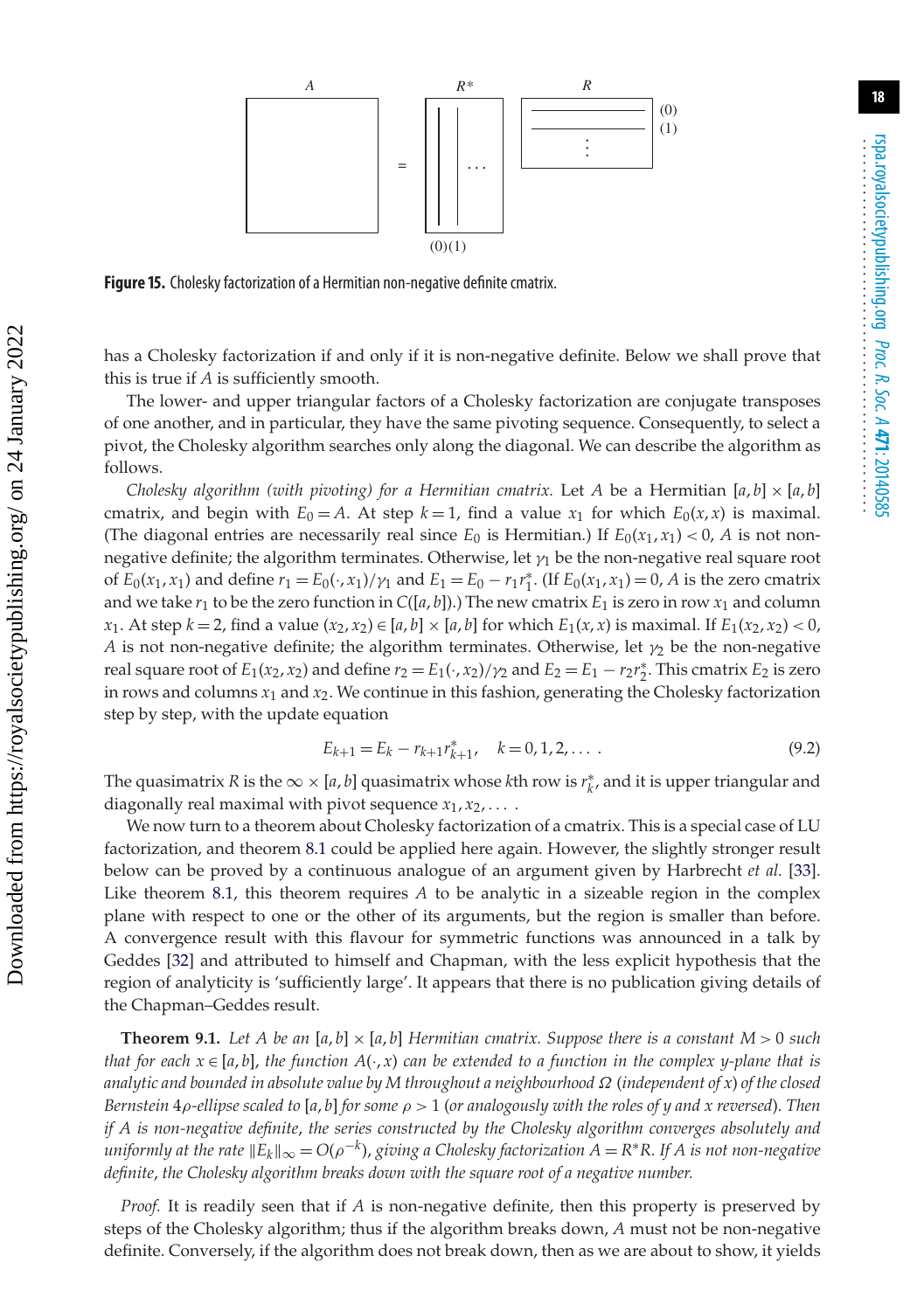a Cholesky factorization  $A = R^*R$ , and as shown in (9.1), the existence of such a factorization implies that *A* is non-negative definite. From here on, accordingly, we assume *A* is non-negative definite.

Take *k* steps of the Cholesky algorithm. This yields a  $k \times [a, b]$  upper triangular quasimatrix  $R_k$ and a corresponding rank *k* approximation  $A_k = R_k^* R_k$  to *A* with error  $E_k = A - A_k$ . If  $E_k = 0$ , the algorithm has successfully produced a Cholesky factorization in the form of a finite sum, and the assertions of the theorem hold trivially. Assume then  $E_k \neq 0$ . Let the diagonal entries of *R*, which are necessarily real and positive and non-increasing, be denoted by  $\gamma_1 \ge \gamma_2 \ge \cdots \ge \gamma_k > 0$ . Because of the pivoting in the Cholesky algorithm, we have

$$
||E_k||_{\infty} \le \gamma_{k+1}^2 \le \gamma_k^2. \tag{9.3}
$$

Now  $R_k$  is a  $k \times [a, b]$  quasimatrix, but it contains within it the  $k \times k$  matrix  $\tilde{R}_k$  of entries from columns 1, ... , *k*, and this matrix is psychologically upper triangular and diagonally real maximal, with diagonal entries  $\gamma_1 \geq \gamma_2 \geq \cdots \geq \gamma_k > 0$ . It is readily seen that the entries on the *j*th diagonal of the inverse of a unit triangular matrix are bounded in absolute value by 2*<sup>j</sup>* . Similarly, for a triangular matrix with minimal diagonal entry γ*k*, they are bounded in absolute value by 2*<sup>j</sup>* /γ*k*. By regarding  $\tilde{R}_k^{-1}$  as the sum of its diagonals, it follows that

$$
\|\tilde{R}_k^{-1}\|_2 \le \frac{2^k}{\gamma_k},
$$

where  $\|\cdot\|_2$  is the matrix 2-norm. (A more precise estimate is given in theorem 6.1 and the remark that follows it in [\[34\]](#page-20-16), with discussion of the relevant literature.) This implies

$$
\|\tilde{A}_k^{-1}\|_2 \le \frac{4^k}{\gamma_k^2},
$$

where  $\tilde{A}_k = \tilde{R}_k^* \tilde{R}_k$  is the  $k \times k$  Hermitian positive definite submatrix of *A* extracted from its rows and columns 1, ..., *k*. Another way to say this is that the *k*th singular value of  $\tilde{A}_k$  (i.e. *k*th eigenvalue in absolute value) satisfies

$$
\sigma_k(\tilde{A}_k) \geq \frac{\gamma_k^2}{4^k}.
$$

Thus by combining with (9.3), we get

$$
||E_k||_{\infty} \leq 4^k \sigma_k(\tilde{A}_k) = 4^k \inf ||\tilde{A}_k - C_{k-1}||_2,
$$

where the infimum is over  $k \times k$  matrices  $C_{k-1}$  of rank  $k-1$ , or by switching from the 2-norm of  $\tilde{A}_k - C_{k-1}$  to its maximum entry,

$$
||E_k||_{\infty} \le k4^k \inf \max_{i,j} |(\tilde{A}_k - C_{k-1})_{i,j}|. \tag{9.4}
$$

Now by the observations in the paragraph above theorem [7.1,](#page-6-0) our analyticity assumption implies that *A* can be approximated to accuracy  $O((4\rho)^{-k})$  by functions that are polynomials of degree  $k - 2$  with respect to one of the variables, and indeed to accuracy  $O((4\rho + \varepsilon)^{-k})$  for some sufficiently small  $\varepsilon > 0$  since we assumed analyticity in a neighbourhood  $\Omega$  of the Bernstein ellipse. When such a function is sampled on a  $k \times k$  grid, the resulting matrix is of rank at most  $k-1$ . Combining this observation with (9.4) completes the proof.

Theorem [9.1,](#page-6-0) like theorems [6.1](#page-6-0) and [8.1,](#page-6-0) makes a very strong smoothness assumption. Experience with Chebfun2 shows that in practice, QR, LU and Cholesky factorizations all proceed without difficulty for cmatrices that have just a minimal degree of smoothness. We do not know whether it can be proved that this must always be the case.

Chebfun2 does not compute Cholesky factorizations in the manner we have described in this section. Instead, its chol command starts from the cmatrix LU factorization already computed when a chebfun2 is first realized (of finite rank, accurate to 16 digits), and the Cholesky factors are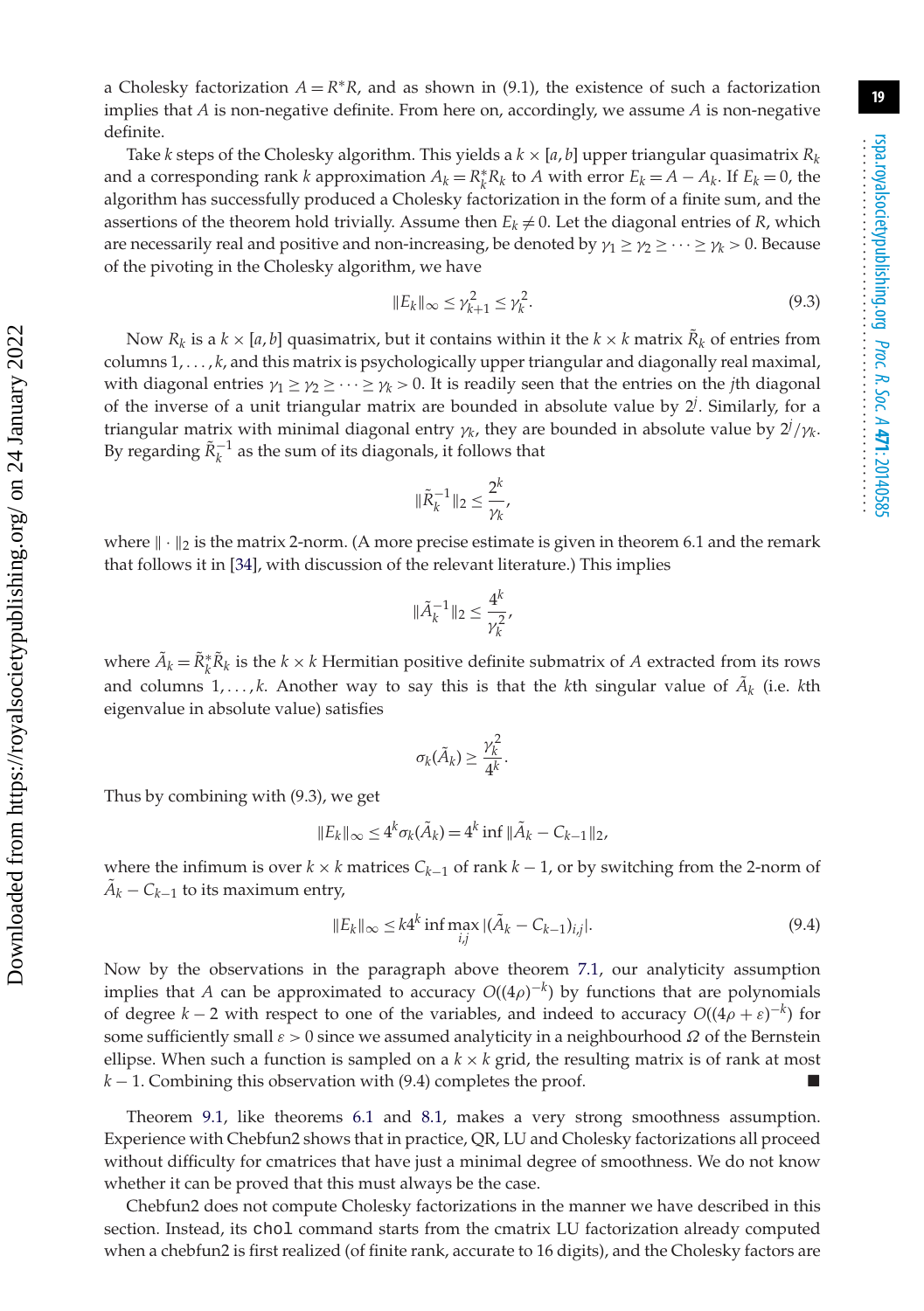then obtained by appropriately rescaling the columns of *L* and rows of *U*. Just as with matrices, chol applied to Hermitian cmatrices proves a highly practical way of testing for non-negative definiteness (up to 16-digit precision).

#### 10. Conclusion

In closing, we would like to emphasize that this article is intended as a contribution to conceptual and mathematical foundations. Our work sprang from the Chebfun2 software project, as described especially in [§8,](#page-13-0) and it has connections with low-rank matrix approximation algorithms developed by many authors in many applications, but the new content of this paper is theoretical. We have proposed concepts of matrix factorizations of quasimatrices and cmatrices that we hope others will find useful and established the first theorems (theorems [6.1,](#page-6-0) [8.1](#page-6-0) and [9.1\)](#page-6-0) asserting that the QR, LU and Cholesky cmatrix factorizations exist.

Acknowledgements. We are grateful for suggestions by Anthony Austin, Mario Bebendorf, Hrothgar, Sabine Le Borne, Colin Macdonald, Cleve Moler and Gil Strang. In addition, we would like to acknowledge the outstanding contributions of Pete Stewart over the years in explicating the historical and mathematical roots of the SVD and other matrix ideas, including his annotated translations of the key papers of Fredholm *et al.* [\[5,](#page-19-4)[15\]](#page-19-14). The second author thanks Martin Gander of the University of Geneva for hosting a sabbatical visit during which much of this article was written.

Funding statement. Supported by the European Research Council under the European Union's Seventh Framework Programme (FP7/2007–2013)/ERC grant agreement no. 291068. The views expressed in this article are not those of the ERC or the European Commission, and the European Union is not liable for any use that may be made of the information contained here.

#### <span id="page-19-0"></span>**References**

- 1. Fredholm I. 1903 Sur une classe d'équations fonctionnelles. *Acta Math.* **27**, 365–390. [\(doi:10.1007/BF02421317\)](http://dx.doi.org/doi:10.1007/BF02421317)
- <span id="page-19-2"></span><span id="page-19-1"></span>2. Hilbert D. 1904 Grundzüge einer allgemeinen Theorie der Integralgleichungen. *Nachr. Königl. Ges. Gött.* 49–91.
- 3. Schmidt E. 1907 Zur Theorie der linearen and nichtlinearen Integralgleichungen. I. Entwicklung willkürlicher Funktionen nach Systemen vorgeschriebener. *Math. Ann.* **63**, 433–476. [\(doi:10.1007/BF01449770\)](http://dx.doi.org/doi:10.1007/BF01449770)
- <span id="page-19-3"></span>4. Mercer J. 1909 Functions of positive and negative type and their connection with the theory of integral equations. *Phil. Trans. R. Soc. Lond. A* **209**, 415–446. [\(doi:10.1098/rsta.1909.0016\)](http://dx.doi.org/doi:10.1098/rsta.1909.0016)
- <span id="page-19-4"></span>5. Stewart GW. 2011 Fredholm, Hilbert, Schmidt: three fundamental papers on integral equations. See [www.cs.umd.edu/](http://www.cs.umd.edu/~stewart/FHS.pdf)∼stewart/FHS.pdf.
- <span id="page-19-5"></span>6. Battles Z, Trefethen LN. 2004 An extension of MATLAB to continuous functions and operators. *SIAM J. Sci. Comput.* **25**, 1743–1770. [\(doi:10.1137/S1064827503430126\)](http://dx.doi.org/doi:10.1137/S1064827503430126)
- <span id="page-19-7"></span>7. Driscoll TA, Hale N, Trefethen LN (eds). 2014 *Chebfun guide*. Oxford, UK: Pafnuty Publications. See [http://www.chebfun.org.](http://www.chebfun.org)
- <span id="page-19-6"></span>8. Townsend A, Trefethen LN. 2013 An extension of Chebfun to two dimensions. *SIAM J. Sci. Comput.* **35**, C495–C518. [\(doi:10.1137/130908002\)](http://dx.doi.org/doi:10.1137/130908002)
- <span id="page-19-8"></span>9. de Boor C. 1991 An alternative approach to (the teaching of) rank, basis, and dimension. *Lin. Alg. Appl.* **146**, 221–229. [\(doi:10.1016/0024-3795\(91\)](http://dx.doi.org/doi:10.1016/0024-3795(91)90026-S)
- <span id="page-19-9"></span>10. Stewart GW. 1998 *Afternotes goes to graduate school: lectures on advanced numerical analysis.* Philadelphia, PA: SIAM.
- <span id="page-19-12"></span><span id="page-19-10"></span>11. Trefethen LN, Bau III, D. 1997 *Numerical linear algebra.* Philadelphia, PA: SIAM.
- <span id="page-19-11"></span>12. Golub GH, Van Loan CF. 2013 *Matrix computations*, 4th edn. Baltimore, MD: Johns Hopkins.
- <span id="page-19-13"></span>13. Stewart GW. 1998 *Matrix algorithms, v.* 1*: basic decompositions.* Philadelphia, PA: SIAM.
- 14. Chu MT, Funderlic RE, Golub GH. 1995 A rank-one reduction formula and its applications to matrix factorizations. *SIAM Rev.* **37**, 512–530. [\(doi:10.1137/1037124\)](http://dx.doi.org/doi:10.1137/1037124)
- <span id="page-19-14"></span>15. Stewart GW. 1993 On the early history of the singular value decomposition. *SIAM Rev.* **35**, 551–566. [\(doi:10.1137/1035134\)](http://dx.doi.org/doi:10.1137/1035134)
- <span id="page-19-15"></span>16. Weyl H. 1912 Das asymptotische Verteilungsgesetz der Eigenwerte linearer partieller Differentialgleichungen (mit einer Anwendung auf die Theorie der Hohlraumstrahlung). *Math. Ann.* **71**, 441–479. [\(doi:10.1007/BF01456804\)](http://dx.doi.org/doi:10.1007/BF01456804)